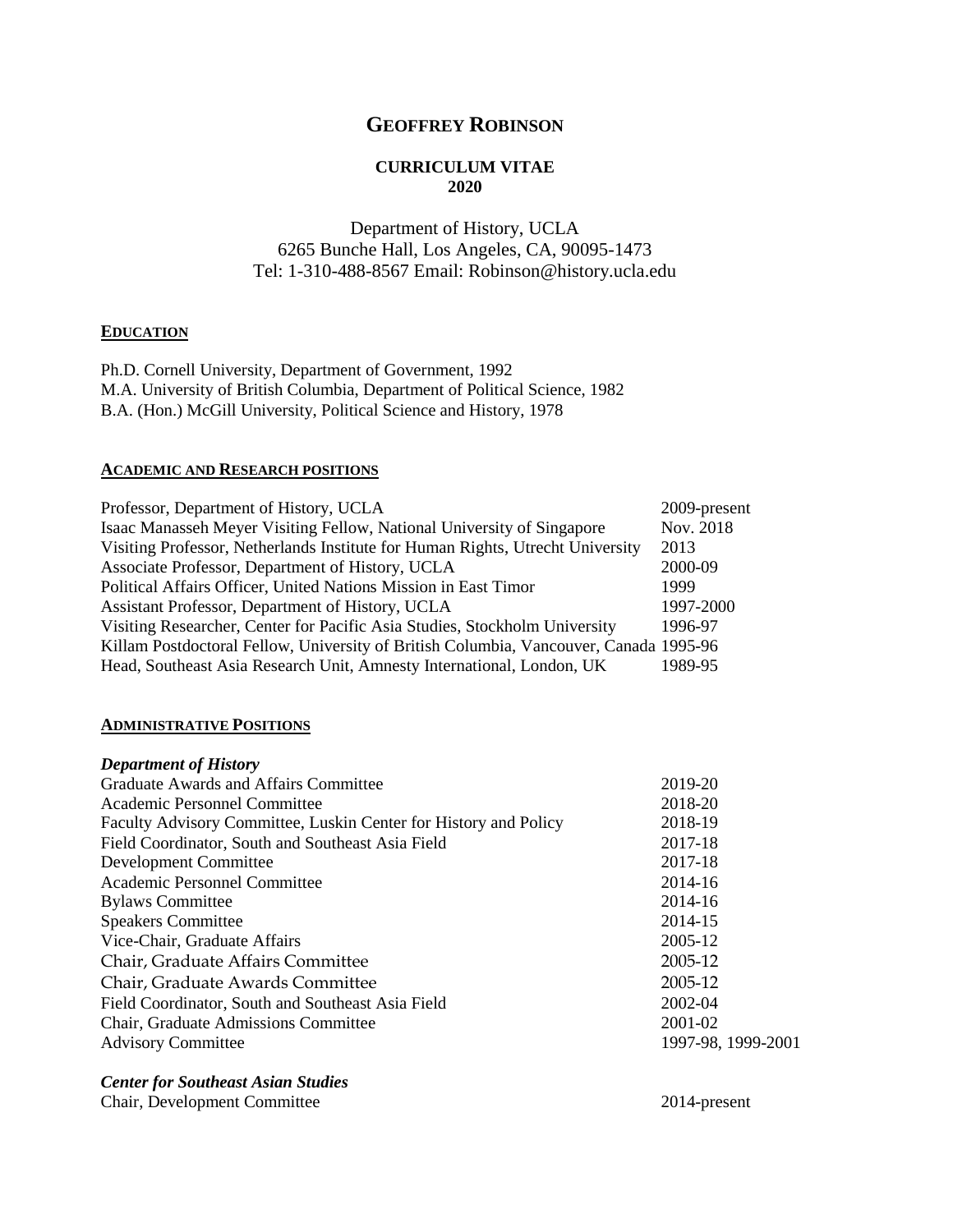| Chair, FLAS Selection Committee<br><b>Indonesian Studies Program</b><br><b>Faculty Advisory Committee</b><br><b>Center Director</b><br>Chair, IDP in Southeast Asian Studies | 2018<br>2008-present<br>1997-present<br>2002-05<br>2003-04 |
|------------------------------------------------------------------------------------------------------------------------------------------------------------------------------|------------------------------------------------------------|
| Director, Southeast Asia Program                                                                                                                                             | 1997-99                                                    |
| University of California                                                                                                                                                     |                                                            |
| Selection Committee, Antoon Van Dyck Visiting Chair                                                                                                                          | 2019-2020                                                  |
| Departmental Representative, UCLA Legislative Assembly                                                                                                                       | 2018-2022                                                  |
| Faculty Advisory Committee, Dutch Studies Program                                                                                                                            | 2018-present                                               |
| Chair, CAP Ad Hoc Review Committee                                                                                                                                           | 2016                                                       |
| Director and Visiting Professor, UC EAP Netherlands                                                                                                                          | 2013-2015                                                  |
| Advisory Committee on International Development Studies                                                                                                                      | 2000-01, 2001-02                                           |
| Academic Senate Library Committee                                                                                                                                            | 1998-2001                                                  |

## **HONORS AND AWARDS**

| Raphael Lemkin Book Award, the Institute for the Study of Genocide                  | 2019             |
|-------------------------------------------------------------------------------------|------------------|
| Isaac Manasseh Meyer Fellowship Award, National University of Singapore             | 2018             |
| UC Pacific Rim Research Program, Faculty Initiative Grant                           | 2013-15          |
| British Library Endangered Archives Programme, Major Research Award                 | 2005-08          |
| ACLS/NEH/SSRC, International Area Studies Fellowship                                | 2002-03          |
| 1998-99, 1999-2000, 2001-02, 2002-03, 2007-08<br><b>UCLA Senate Research Grant</b>  |                  |
| Isaak Walton Killam Postdoctoral Fellowship                                         | 1995-96          |
| Cornell Southeast Asia Program Fellowship                                           | 1987-88          |
| <b>SSHRC</b> of Canada Doctoral Fellowship                                          | 1982-86          |
| Cornell Southeast Asia Program Fellowship for Dutch Language Training               | 1984             |
| U.S. Education Department FLAS Fellowship for Indonesian Language Training 1983     |                  |
| Allan Oliver Gold Medal for Economics and Political Science, McGill University 1978 |                  |
| MacKenzie Award for Canadian History and Politics, McGill University                | 1977             |
| University Scholar, McGill University                                               | 1976, 1977, 1978 |

## **LANGUAGES**

Indonesian: speaking, writing and reading fluency Dutch: reading fluency French: reading fluency Swedish: reading ability

## **EDITORIAL AND COMMUNITY SERVICE ACTIVITIES**

Peer reviewer of manuscripts and proposals for: Cambridge University Press, Oxford University Press, Princeton University Press, University of Hawaii Press, *American Historical Review*, *Bijdragen tot de Taal-, Land- en Volkenkunde*, *Citizenship Studies*, *Critical Asian Studies*, *Indonesia*, *Journal of Asian Studies*, *Journal of Genocide Research*.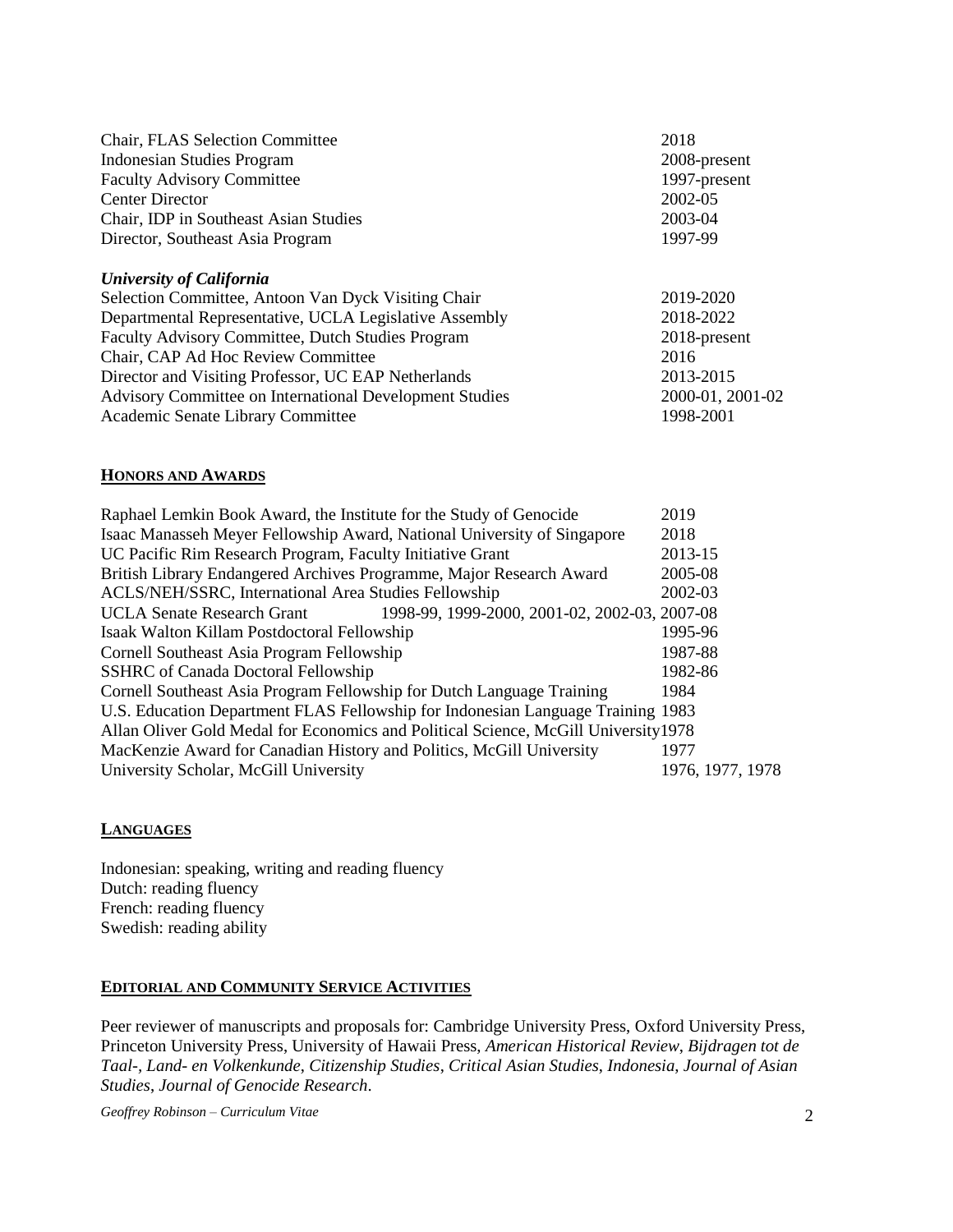| Advisory Board, Amsterdam University Press Series on War, Conflict and<br>Genocide Studies.                                             | 2019-2022       |
|-----------------------------------------------------------------------------------------------------------------------------------------|-----------------|
| Board Member, Documenting Global Voices (DGV), UCLA                                                                                     | 2019-2020       |
| Harry J. Benda Book Prize Committee, Southeast Asia Council (SEAC) of the<br>Association for Asian Studies (AAS)                        | 2018-2020       |
| International Advisory Board, Jurnal Sejarah [Journal of History] Indonesia                                                             | 2017-present    |
| Member, Board of Directors, American Institute for Indonesian Studies                                                                   | $2013$ -present |
| Humanities Expert, California Women's Institute Learning Project, Heidi<br>Duckler Dance company and Just Detention International (JDI) | 2018-present    |
| President, Board of Directors, Khmer Arts Academy (KAA), a Cambodian<br>cultural organization based in Long Beach and Phnom Penh        | 2005-2014       |
| Member, Board of Director, United States-East Timor Society (USETS)                                                                     | 2000-2016       |

### **DOCTORAL STUDENTS**

### *Graduated Placement*

Christopher Bray (History) Visiting Professor, Pitzer College Steve Rodriguez (History) Lecturer, Pasadena City College Melvin Lebe (History)\* Ph.D awarded 2012 (retired) Jennifer Esperanza (Anthropology) Associate Professor, Beloit College Brent Luvaas (Anthropology) Assistant Professor, Drexel University Kimberly Clair (Women's Studies) Lecturer, UCLA and UC Riverside

Nhung Tuyet Tran (History)\* Associate Professor, University of Toronto Jessica Elkind (History)\* Associate Professor, San Francisco State University Christina Firpo (History)\* Associate Professor, Cal Poly San Luis Obispo Awet Weldemichael (History)\* Associate Professor, Queen's University, Canada Laura Gifford (History) Scholar in Residence, George Fox University Robert Sierakowski (History) Assistant Professor, University of the West Indies-Mona Rajashree Mazumder (History) Assistant Professor, Union College, Schenectady, NY Terenjit Sevea (History) Assistant Professor, University of Pennsylvania Dahlia Setiyawan (History)\* Teacher of History, Windward School, Los Angeles Pearlie Baluyut (Art History) Assistant Professor, Cal State San Bernardino Lene Pederson (Anthropology, USC) Associate Professor, Central Washington University Brian Bernards (Asian Lang. and Cultures) Assistant Professor, University of Southern California Rebekah Park (Anthropology) Applied Anthropologist, ReD Associates, New York Marie Berry (Sociology) Assistant Professor, University of Denver Julie Romain (Art History) Assistant Curator for South Asia, LACMA (deceased) Gustav Brown (Sociology) Postdoctoral Fellow, National University of Singapore Nicole Iturriaga (Sociology) Postdoctoral Fellow, Max Planck Institute, Germany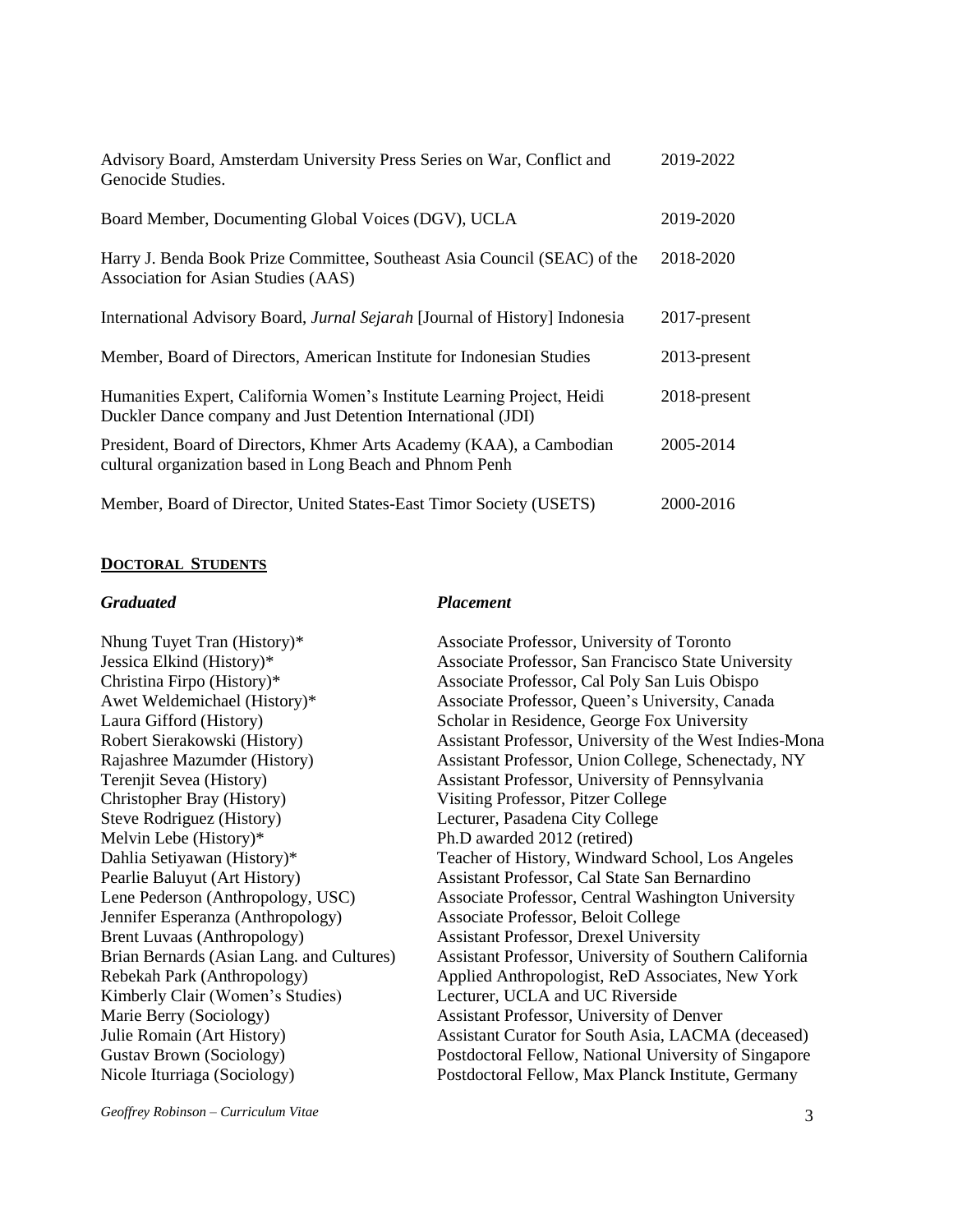Amy Rothschild (Anthropology, UCSD) Assistant Professor, Ithaca College, NY

Otto Stuparitz (Ethnomusicology) ABD

Saskia Nauenberg (Sociology) Humanities Research Program Manager, UC Santa Cruz

### *Current Progress to Degree*

Caty Husbands (History)\* ABD/Teaching Fellow, Noel Community Arts School

\*Chair or Co-chair of Doctoral Committee

## **HONORS THESES SUPERVISED**

Lan Mai Ha, "Democracy and Dissent: The Nhân Văn – Giai Phẩm Affair of 1956-1958 in the Democratic Republic of Vietnam." History, 2013-04.

Maya Richardson, "Ending the Rohingyan Genocide: Accountability and Prospects for Affecting Change." Global Studies, 2018-19.

Thianne Le, History, 2019-2020.

### **CONFERENCES AND WORKSHOPS ORGANIZED**

"The Past and Future of Human Rights: Assessing the State of Genocide Accountability," with the [Luskin Center for History and Policy](https://exchange2010.ss.ucla.edu/owa/redir.aspx?C=x9IqBeOKZnWXVbXtI6_H7MOJZBKD4xCWjPMi7qywyoQ-avN4al_VCA..&URL=http%3a%2f%2fluskincenter.history.ucla.edu%2f) and [the Promise Institute for Human Rights at UCLA School of](https://exchange2010.ss.ucla.edu/owa/redir.aspx?C=aX4hYHQj6jywvxDeg5qq8lfXsr3x9Jvz-XvAv0ECbtk-avN4al_VCA..&URL=https%3a%2f%2flaw.ucla.edu%2fcenters%2finternational-law-and-human-rights%2fpromise-institute-for-human-rights%2foverview%2f)  [Law,](https://exchange2010.ss.ucla.edu/owa/redir.aspx?C=aX4hYHQj6jywvxDeg5qq8lfXsr3x9Jvz-XvAv0ECbtk-avN4al_VCA..&URL=https%3a%2f%2flaw.ucla.edu%2fcenters%2finternational-law-and-human-rights%2fpromise-institute-for-human-rights%2foverview%2f) April 11, 2018.

"1965 Today: Living with the Indonesian Massacres," with the Netherlands Institute for War, Holocaust and Genocide Studies (NIOD), Amsterdam, the Netherlands, October 1-2, 2015.

"The Antonym of Forgetting: Global Perspectives on Human Rights Archives," with Dr. Michelle Caswell, School of Information Sciences, UCLA, October 13, 2013.

"Indonesia in Global and Transnational Perspective" with the Indonesian Studies Program of UCLA's Center for Southeast Asian Studies, April 27-28, 2012.

"Indonesia and East Timor: Legacies of Violence," with the Indonesian Studies Program of UCLA's Center for Southeast Asian Studies, April 15-16, 2011.

"Indonesian Subjectivities," with Indonesian Studies Program of UCLA's Center for Southeast Asian Studies, May 21-22, 2010.

"Indonesian Studies Graduate Student Conference," with Indonesian Studies Program of UCLA's Center for Southeast Asian Studies, April 17-18, 2009.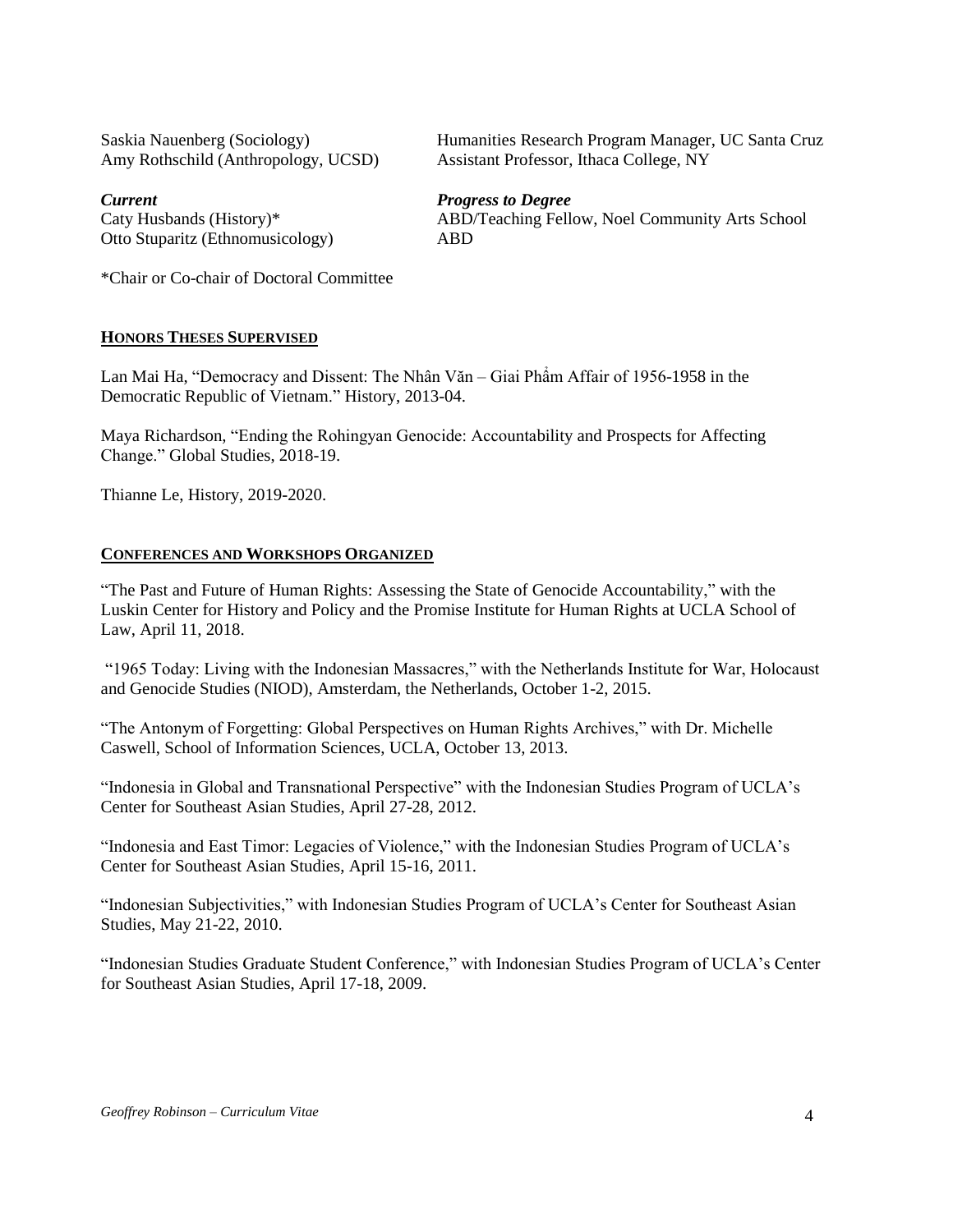## **PUBLICATIONS**

## *Books, Monographs and Edited Volumes*

*The Killing Season: A History of the Indonesian Massacres, 1965-66*. Princeton, NJ: Princeton University Press, 2018. (Winner of the 2019 Raphael Lemkin Book Award from the Institute for the Study of Genocide.)

*Musim Menjagal: Sejarah Pembunuhan Massal di Indonesia, 1965-66*. Jakarta: Komunitas Bambu, 2018.

*1965 Today: Living with the Indonesian Massacres*, eds. Martijn Eickhoff, Gerry van Klinken and Geoffrey Robinson, Special Issue, *Journal of Genocide Research,* Vol 19, 3 (2017).

*'If You Leave Us Here, We Will Die' – How Genocide Was Stopped in East Timor*. Princeton, NJ: Princeton University Press, 2010.

*East Timor 1999: Crimes against Humanity*. Jakarta & Dili: HAK Association & Institute for Policy Research and Advocacy, 2006.

*The Dark Side of Paradise: Political Violence in Bali*. Ithaca, NY: Cornell University Press, 1995.

*Indonesia and East Timor: Power and Impunity - Human Rights under the New Order*. London: Amnesty International, 1994.

*Philippines: The Killing Goes On*. London: Amnesty International, 1992.

*The Politics of Violence in Modern Bali: 1882-1966*. Ph.D dissertation, Cornell University, 1992.

*Islamic Resurgence and the Stability of Malay Non-Elite Support*. MA thesis, University of British Columbia, 1982.

## *Articles, Research Reports, and Book Reviews*

"Half a Century of Genocide and Extermination: Indonesia, 1965-66, East Timor, 1975-99, and West Papua, 1963-2020," in Ben Kiernan, Wendy Lower, Norman Naimark, and Scott Straus, eds. *The Cambridge World History of Genocide. Volume III, Genocide in the Contemporary Era, 1914-2020*. Cambridge: Cambridge University Press (forthcoming, 2020).

"A Time to Kill: The Anti-Communist Violence in Indonesia, 1965-66," in Eve Zucker and Benjamin Kiernan, eds. *Mass Violence in Southeast Asia Since 1945*. New Haven: Yale University Southeast Asia Monograph Series (forthcoming, 2020).

"Fake News: Psy-war and Propaganda in the Indonesian Genocide of 1965-66." *The Historian*, No. 142, Special Issue on Hidden Histories (Summer, 2019) pp. 18-23.

"Debate – *The Killing Season: A History of the Indonesian Massacres, 1965-66*." *Bijdragen tot de Taal-, Land- en Volkenkunde*, Vol. 175 (2019), pp. 341-356.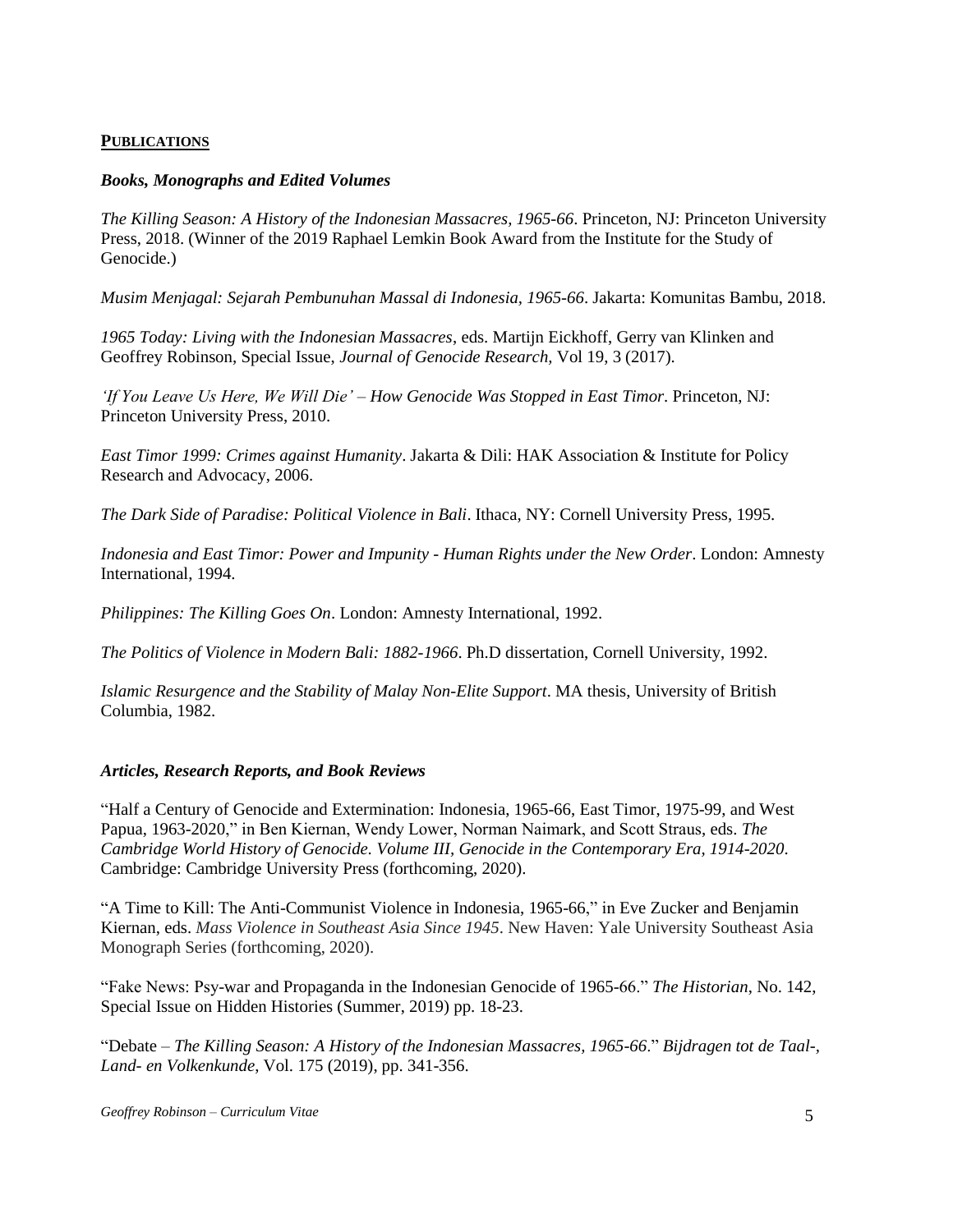"Derailing Justice: The Logic of Serial Human Rights Investigations in East Timor." In Jens Meierhenrich, ed. *Intervention by Other Means: The Law and Practices of International Commissions of Inquiry*. Oxford: Oxford University Press, (forthcoming, 2019).

"'Down to the Very Roots' – The Indonesian Army's Role in the Mass Killings of 1965-66." In *1965 Today: Living with the Indonesian Massacres*, eds. Martijn Eickhoff, Gerry van Klinken and Geoffrey Robinson, eds. Special Issue, *Journal of Genocide Research,* Vol 19, 3 (2017).

"Introduction," *1965 Today: Living with the Indonesian Massacres*, eds. Martijn Eickhoff, Gerry van Klinken and Geoffrey Robinson, eds. Special Issue, *Journal of Genocide Research,* Vol 19, 3 (2017).

"East Timor: Legacies of Violence." In David Webster, ed., *Flowers in the Wall: Truth & Reconciliation in Timor-Leste, Indonesia and Melanesia*, Calgary: University of Calgary Press, 2017.

Review of Anja Jetschke. *Human Rights and State Security: Indonesia and the Philippines* Philadelphia: University of Pennsylvania Press, 2011. In *South East Asia Research*, 23, 3 (Fall 2015).

"Break the Rules, Save the Records: Human Rights Archives and the Search for Justice in East Timor." *Archival Science*, Special Issue, *The Antonym of Forgetting*, Vol. 14, No. 2 (August 2014) pp. 323-343.

"Human Rights History from the Ground Up: The Case of East Timor." In Steve J. Stern and Scott Straus, eds. *The Human Rights Paradox: Universality and Its Discontents*. Madison, WI: University of Wisconsin Press, 2014, pp. 31-60.

"East Timor Ten Years On: Legacies of Violence." *Journal of Asian Studies*, Vol. 70, No.4 (November 2011), pp. 1-15.

"East Timor: Legacies of Occupation and Violence." *Canadian Council on Southeast Asian Studies' Newsletter*, Vol. 10, No. 1 (Fall 2010), pp. 11-14.

"Mass Violence in Southeast Asia." In Itty Abraham, Meredith Weiss, and Edward Newman, eds. *Political Violence in South and Southeast Asia*. Tokyo and New York: United Nations University Press & International Peace Academy, 2010, pp. 69-90.

"State-Sponsored Violence and Secessionist Rebellions in Asia." In Donald Bloxham and A. Dirk Moses eds. *The Oxford Handbook of Genocide Studies.* New York and Oxford: Oxford University Press, 2010, pp. 466-88.

"People Power: A Comparative History of Forced Displacement in East Timor," in Eva Lotta Hedman, ed. *Conflict, Violence and Displacement in Indonesia: Dynamics, Patterns, and Experience*. Ithaca: Cornell Southeast Asia Program Publications, 2008, pp. 87-118.

"Colonial Militias in East Timor," in Karl Hack and Rettig Tobias, eds. *Colonial Armies in Southeast Asia: The Armed Leviathan*. London: Routledge, 2006, pp. 269-301.

"Timor." *World Book Encyclopedia*, 2005.

Review of Charles Tilly, *The Politics of Collective Violence*. Cambridge: Cambridge University Press, 2003. In *The American Historical Review*, Vol. 109, No. 2 (April 2004), pp. 474-75.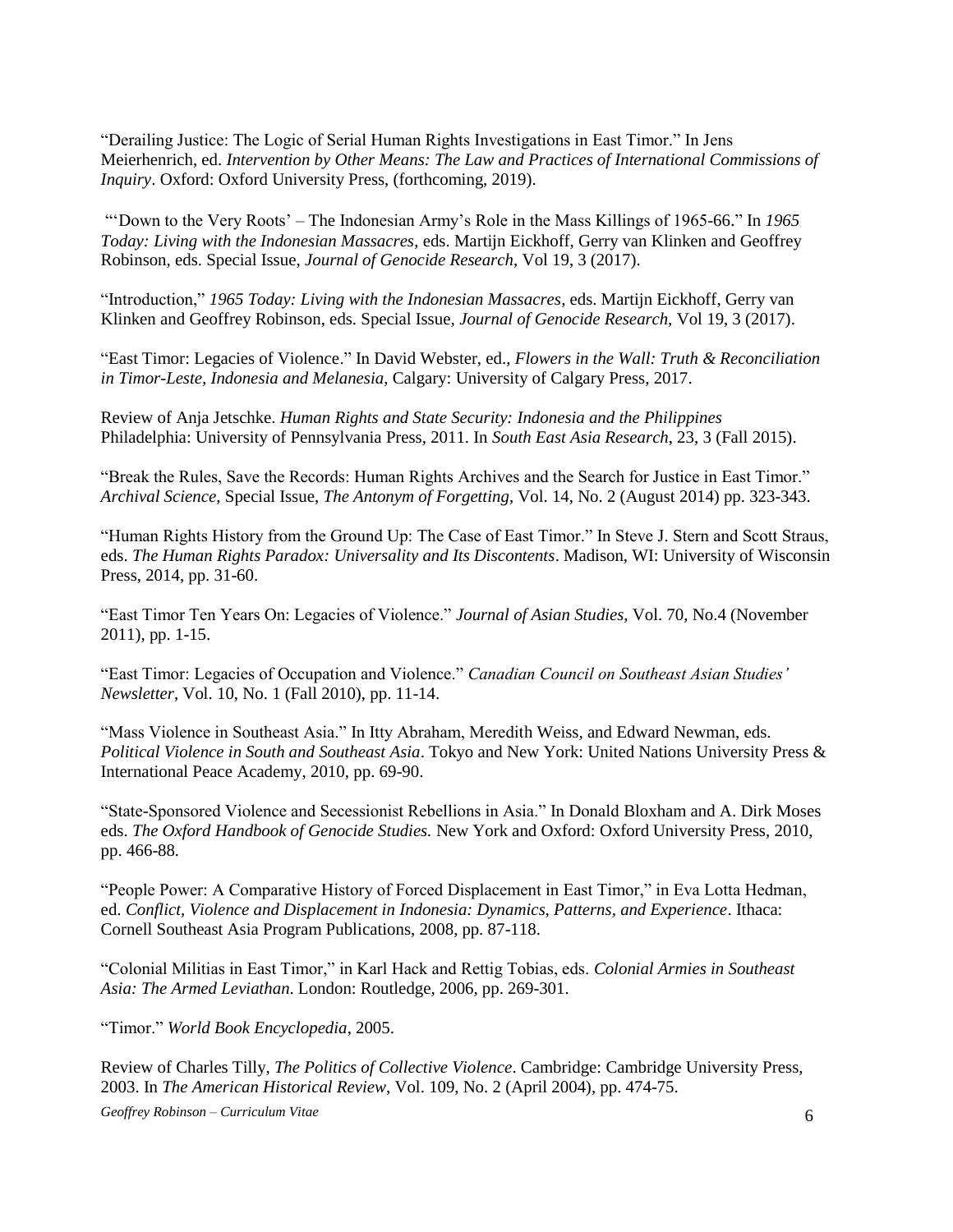"Dili." *World Book Encyclopedia*, 2004.

"East Timor." *World Book Encyclopedia*, 2003.

"If You Leave Us Here, We Will Die," (revised and updated) in Mills and Brunner, eds. *The New Killing Fields: Massacre and the Politics of Intervention*. New York: Perseus Books, 2002, pp. 159-184.

"The Fruitless Search for a Smoking Gun: Tracing the Origins of Violence in East Timor." In Freek Colombijn and Thomas Lindblad, eds. *Roots of Violence in Indonesia: Contemporary Violence in Historical Perspective*. Leiden: KITLV Press, 2002, pp. 243-276.

"If You Leave Us, We Will Die." *Dissent* (Winter 2002), pp. 35-47.

"People's War: Militias in East Timor and Indonesia." *South East Asia Research*, School of Oriental and African Studies, Vol. 9, No. 3 (November 2001), pp. 271-318.

"*Rawan* is as *Rawan* Does: The Origins of Disorder in New Order Aceh." In Benedict Anderson, ed. *Violence and the State in Suharto's Indonesia*. Ithaca, NY: Cornell Southeast Asia Program Publications, 2001, pp. 213-242.

"Indonesia – On a New Course?" In Muthiah Alagappa, ed. *Coercion and Governance: The Declining Political Role of the Military in Asia.* Stanford: Stanford University Press, 2001, pp. 226-256.

"With UNAMET in East Timor" (Revised and with a Postscript). Chapter in Mark Selden and Richard Tanter, eds. *Bitter Flowers, Sweet Flowers: East Timor, Indonesia and the World Community*. New York: Rowman & Littlefield, 2001, pp. 55-72.

"Violence in an Era of Reform: For Jafar Siddiq Hamzah," *Indonesia* 70 (October 2000), pp. 167-170.

"With UNAMET in East Timor – An Historian's Personal View." *Bulletin of Concerned Asian Scholars*, Special Issue on "East Timor, Indonesia and the World Community," Vol.32, Nos. 1-2 (Jan-June 2000), pp. 23-26.

"Timor Witness." *UCLA Magazine*, Winter 1999, pp. 36-39.

"East Timor." World Book Encyclopedia, 2000.

"Learning the Art of Dying: The Origins and Limits of Non-Violence in Burma and East Timor." In Katrin Goldstein Kyaga, ed. *Non-Violence in Asia: the Art of Dying or A Road to Change.* Stockholm: Center for Pacific Asia Studies, 1999, pp. 35-54.

"*Rawan* is as *Rawan* Does: The Origins of Disorder in New Order Aceh." In *Indonesia*, 66, October 1998, pp. 127-156.

"East Timor: A Short History of Cynicism and Hope." In *ISOP Intercom*, Newsletter of the UCLA International Studies and Overseas Programs, Vol. 20 No. 2 (March 1998): 1-3, 14-15.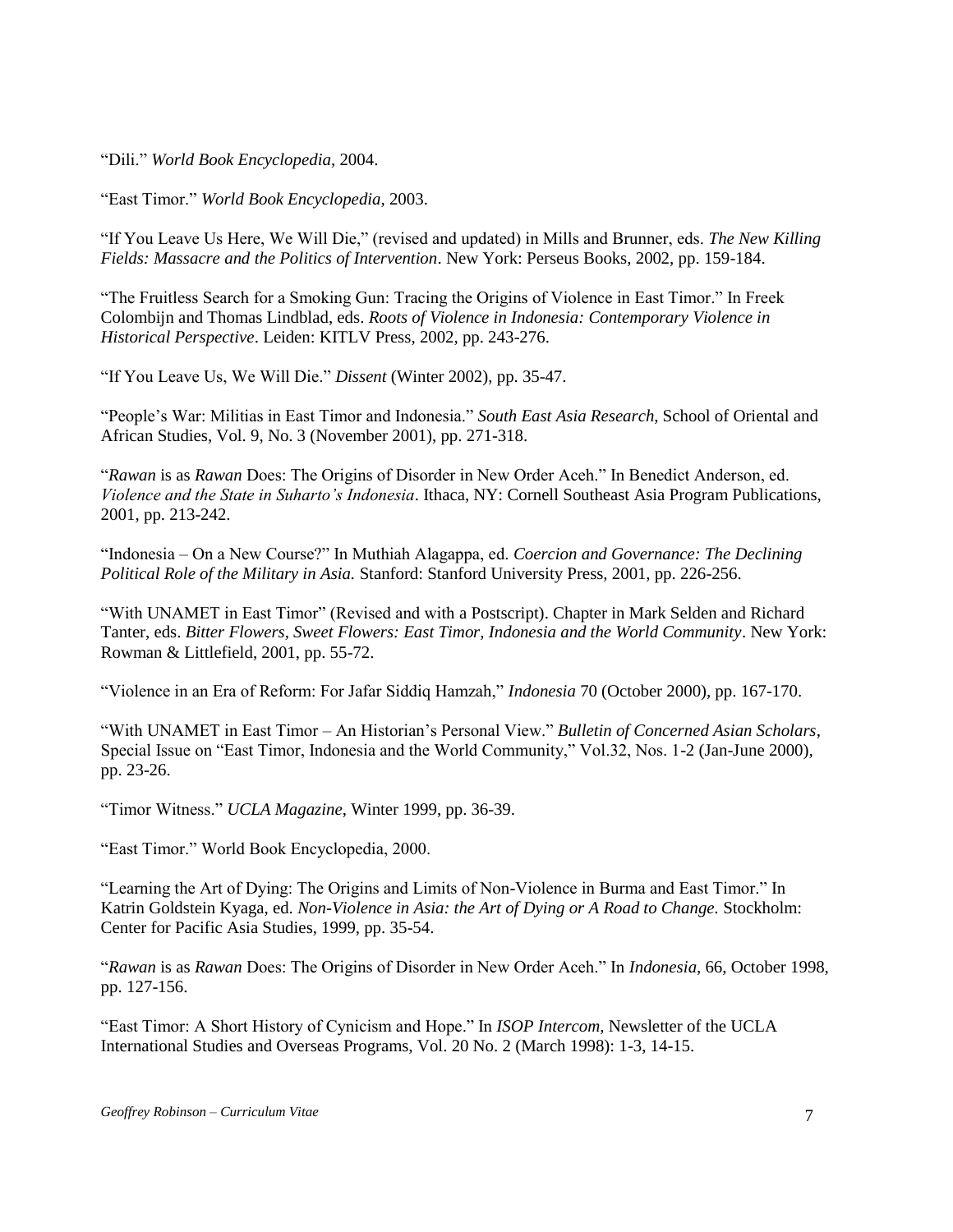Review of Henk Schulte Nordholt, *The Spell of Power: A History of Balinese Politics, 1650-1940*. Leiden: KITLV Press, 1996. In *Pacific Affairs*, Vol. 71, No. 1 (Spring 1998): 132-133.

"Swedish Policy Toward Southeast Asia: An Outsider's View." *Newsletter of the Center for Pacific Asia Studies at Stockholm University*, No. 11, 1996.

Review of George J. Aditjondro, *In the Shadow of Mount Ramelau: The Impact of the Occupation of East Timor*, and Tim Kell, *The Roots of Acehnese Rebellion 1989-1992*. In *Pacific Affairs*, Vol. 68, No. 4 (Winter 1995-1996): 618-620.

"Human Rights in Southeast Asia: Rhetoric and Reality." In David Wurfel and Bruce Burton, eds., *Southeast Asia in the New World Order*. London: St. Martin's Press, 1996: 74-99.

"The Post-Coup Massacre in Bali." In Daniel S. Lev and Ruth McVey, eds., *Making Indonesia: Essays on Modern Indonesia*. Ithaca: Cornell Southeast Asia Program, 1996: 118-143.

"Indonesia & East Timor: Political Prisoners and the Rule of Law." London: Amnesty International, 1994.

"Indonesia & East Timor: Update on the 12 November Protests." London: Amnesty International, 1994.

"Indonesia & East Timor: The 12 November Protests." London: Amnesty International, 1994.

"Indonesia & East Timor: Fact and Fiction - Implementing the Recommendations of the UN Commission on Human Rights." London: Amnesty International, 1994.

"East Timor: Who Is To Blame? Statement Before the UN Special Committee on Decolonization." London: Amnesty International, 1994.

"Indonesia: 'Operation Cleansing' - Human Rights and APEC." London: Amnesty International, 1994.

"Indonesia: 'Shock Therapy' - Restoring Order in Aceh, 1989-1993." London: Amnesty International, 1993.

"Indonesia & East Timor: Seven East Timorese Still in Danger." London: Amnesty International, 1993.

"Indonesia & East Timor: Seven East Timorese Seek Asylum." London: Amnesty International, 1993.

"Indonesia & East Timor: A New Order? Human Rights in 1992." London: Amnesty International, 1993.

"The Economic Foundations of Political Conflict in Bali, 1950-1965." *Indonesia*, 54 (Nov 1992): 59-93.

"Indonesia & East Timor. Santa Cruz: The Government Response." London: Amnesty International, 1992.

"East Timor: After the Massacre." London: Amnesty International, 1991.

"East Timor: The Santa Cruz Massacre." London: Amnesty International, 1991.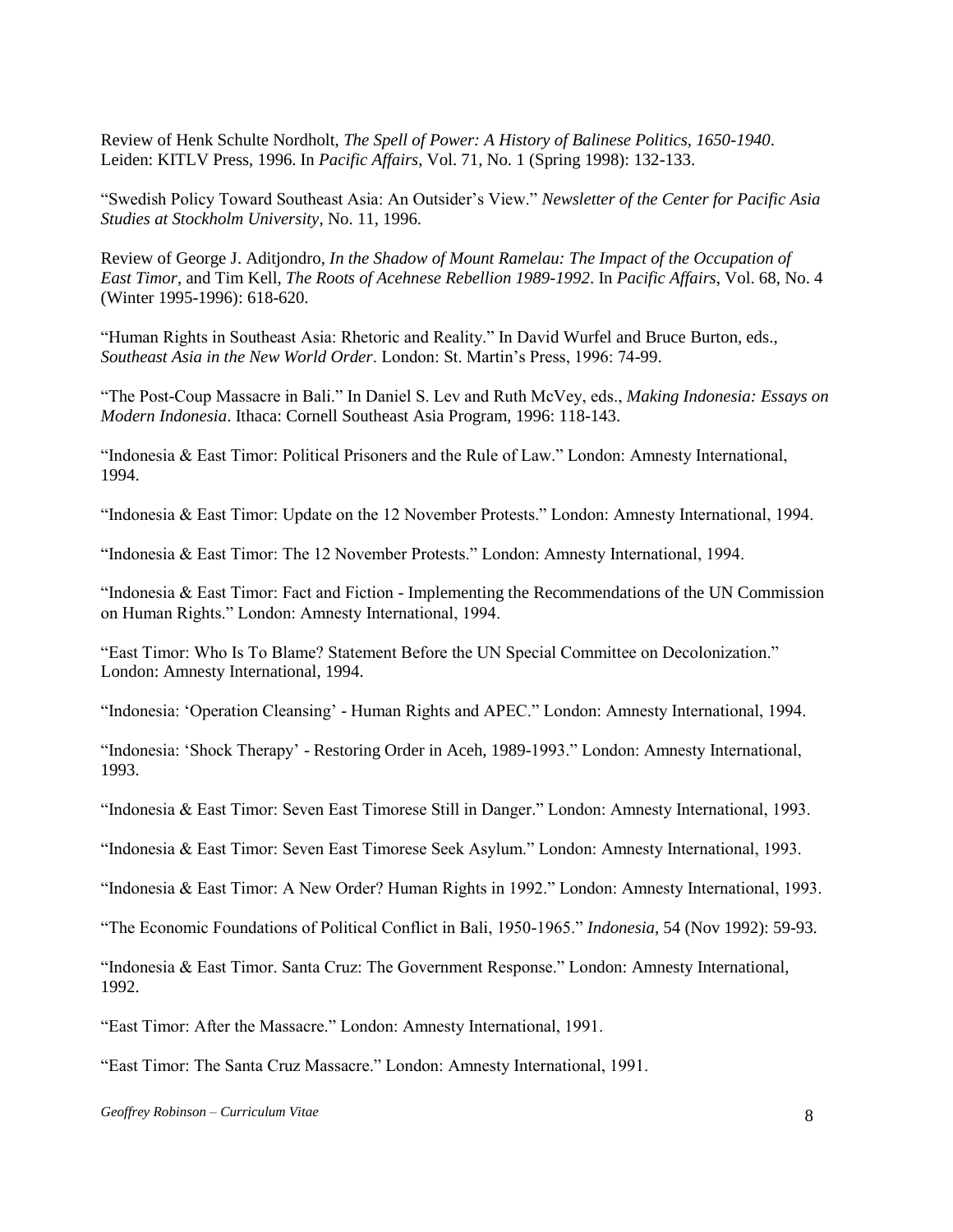"East Timor: Amnesty International Statement to the UN Special Committee on Decolonization." London: Amnesty International, 1991.

"Philippines: Human Rights Violations and the Labour Movement." London: Amnesty International, 1991.

"Indonesia: Continuing Human Rights Violations in Irian Jaya." London: Amnesty International, 1991.

"Philippines: 'Disappearances' in the Context of Counterinsurgency." London: Amnesty International, 1991.

"East Timor: Amnesty International Statement to the UN Special Committee on Decolonization." London: Amnesty International, 1990.

"Indonesia: Four Political Prisoners Executed." London: Amnesty International, 1990.

"East Timor: Short-term Detention and Ill-treatment." London: Amnesty International, 1990.

"Papua New Guinea: Human Rights Violations on Bougainville, 1989-1990." London: Amnesty International, 1990.

"Indonesia: Political Developments." *Collier's Encyclopedia Year Book*, 1988.

"State, Society and Political Conflict in Bali, 1945-1946." *Indonesia*, No. 48 (April 1988): 1-45.

"Rural Change in China: A Micro Perspective." In R. Barker and B. Rose, ed., *Agricultural and Rural Development in China Today*. Ithaca: Cornell University Program in International Agriculture, 1981, pp. 15-31.

### **CONFERENCE PAPERS AND PUBLIC LECTURES**

Panelist, "One Leg at a Time" exhibition and panel about the Heidi Duckler Dance company educational residency at the California Institution for Women (CIW), Track 16 Gallery, Los Angeles, February 2, 2020.

Book Award Lecture. "The Killing Season: A History of the Indonesian Massacres, 1965-66." Rafael Lemkin Book Award ceremony, Cardozo School of Law, New York. October 24, 2019.

University Lecture. "The Mass Killings of 1965-66 in Indonesia: Questions of Responsibility," University of Wisconsin, Madison, September 20, 2019.

Invited Lecture. "The Mass Killings of 1965-66 in Indonesia: Problems of History and Responsibility," Ronald and Janette Gatty Lecture Series, Cornell University, March 28, 2019.

Chair and Discussant. Panel on "Responses to the Violence of 1965-66 in Central and East Java, Indonesia: Flight, Resistance, Survival, and Advocacy." Association for Asian Studies Annual Meeting, Denver, Colorado, March 21-24, 2019.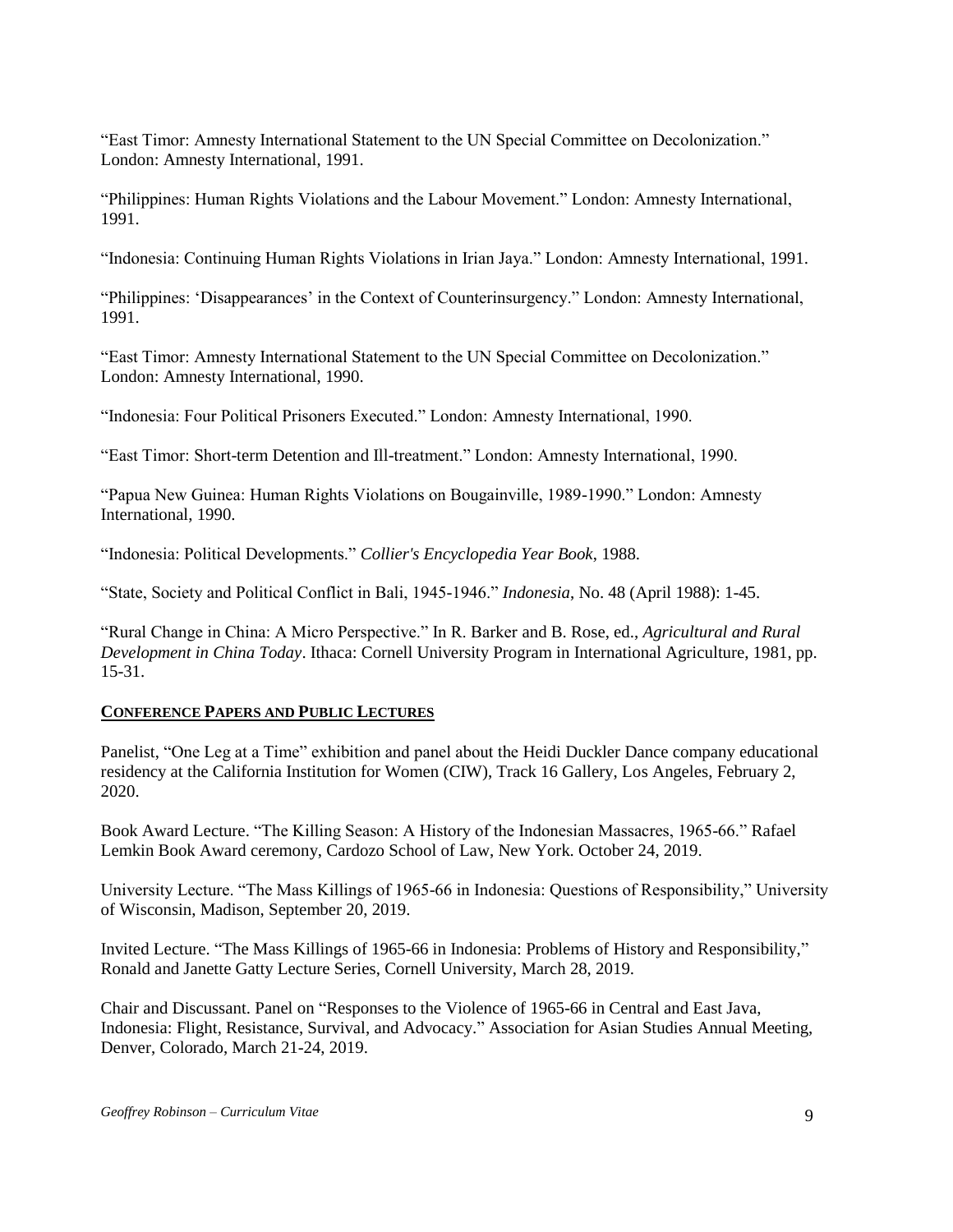Invited Lecture. "Do You Want to Make a Difference in the World?" National University of Singapore, November 15, 2018.

Invited Lecture. "The Killing Season: A History of the Indonesian Massacres, 1965-66." National University of Singapore, November 14, 2018.

Keynote Address. "The Killing Season: A History of the Indonesian Massacres, 1965-66." Yale University conference on "Political Violence in Southeast Asian Since 1945," November 8, 2018.

Public Lecture. "National and International Responsibility for the Mass Killings of 1965-66" Columbia University, New York, November 7, 2018.

Keynote Lecture. "The Killing Season: A History of the Indonesian Massacres, 1965-66." 5<sup>th</sup> International Conference on Genocide, California State University Sacramento, November 1-4, 2018.

Public Lecture. "The Killing Season: A History of the Indonesian Massacres, 1965-66." Center for Advanced Genocide Research, University of Southern California, Los Angeles, October 4, 2018.

Public Lecture. "The Kililng Season: A History of the Indonesian Massacres, 1965-66." L'institut national des langue et civilisations orientales (INALCO), Paris, June 28, 2018.

Public Lecture/Book Launch. "The Killing Season: A History of the Indonesian Massacres, 1965-66." KITLV and Amnesty International, Amsterdam, June 26, 2018.

Chair/Moderator, "Rohingya Genocide Awareness Event." Center for Southeast Asian Studies, Center for India and South Asia, and Burkle Center, UCLA, May 2, 2018.

Public Lecture/Book Talk. "The Killing Season: A History of the Indonesian Massacres, 1965-66." Center for Southeast Asian Studies and Department of History, UCLA, Los Angeles, April 25 2018.

Workshop Paper. "Accountability for Genocide: The Indonesia Case." *The Past and Future of Human Rights: Assessing the State of Genocide Accountability*, UCLA Luskin Center for History and Policy and the Promise Institute for Human Rights at UCLA School of Law, April 11, 2018.

Public Lecture/Book Talk. "The Killing Season: A History of the Indonesian Massacres, 1965-66." Centre for International Policy Studies (CIPS) and the Human Rights Research and Education Centre, University of Ottawa, March 29, 2018.

Public Lecture/Book Talk. "The Killing Season: A History of the Indonesian Massacres, 1965-66." Munk School of Global Affairs, University of Toronto, March 26, 2018.

Public Lecture/Book Talk. "The Killing Season: A History of the Indonesian Massacres, 1965-66." Center for Southeast Asian Studies, UC Berkeley, March 2, 2018.

Public Lecture/Book Talk. "A Time to Kill: Indonesia's Anti-Leftist Purge in Comparative Perspective." The Asian Studies Center and the Peace and Justice Studies Program Colloquium on Genocide and Politicide in Asia, Michigan State University, February 9, 2018.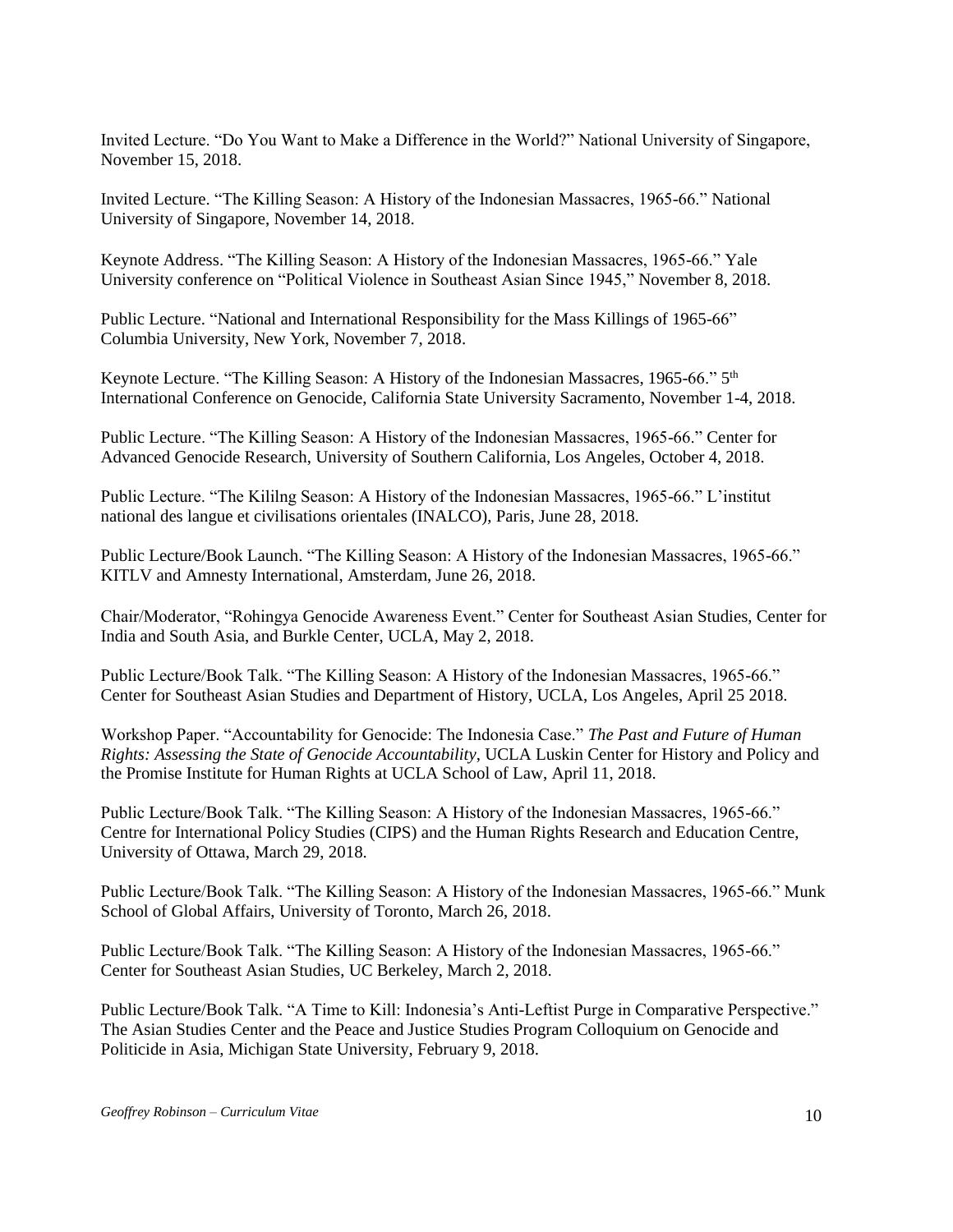Lecture. "Why History Matters: The Case of Timor Leste." Pepperdine University, Malibu, California, October 18, 2017.

Conference Paper. "Accountability for Genocide and Other Mass Atrocities," UCLA School of Law Conference on Contemporary Challenges in Human Rights, UCLA, April 17, 2017.

Commentator. Screening of *The Look of Silence*, a film by Joshua Oppenheimer, Claremont College, November 6, 2015.

Conference Paper. "Indonesia's Anti-leftist Violence in Comparative Perspective." KITLV, NIOD, UCLA International Conference, "1965 Today: Living With the Indonesian Massacres," Amsterdam, October 1-2, 2015.

Public Lecture. "The September 30<sup>th</sup> Movement Fifty Years On." The School of Oriental and African Studies (SOAS), London, September 30, 2015.

Chair and Discussant, "New Research Findings and Approaches to Understanding the 1965 Anti-Communist Violence in Indonesia." Association for Asian Studies Annual Meeting, Chicago, March 28, 2015.

Chair and Discussant. "The Dynamics of Oral History of War and Genocide: The Case of Indonesia." USC Shoah Foundation, Institute for Visual History and Education International Conference, "Memory, Media, and Technology: Exploring the Trajectory of *Schindler's List*," November 17, 2014.

Public Lecture. "Historical Perspectives on Timor Leste." In conjunction with "Textiles of Timor: Island in the Woven Sea" Exhibition, Fowler Museum at UCLA, October 25, 2014.

Public Lecture. "Indonesia's Anti-Leftist Purges, 1965-67: History and Contemporary Relevance." Canadian International Council, Asia Pacific Study Group, Ottawa, February 27, 2014.

Public Lecture. "Why Governments Kill Their Citizens and How They Get Away with It: Insights from Indonesia's Anti-Leftist Purges, 1965-67." Netherlands Institute for Human Rights, Utrecht University School of Law, Utrecht, December 17, 2013.

Conference Paper. "The History and Politics of Human Rights Archives." Presented at UCLA Human Rights Archives Symposium, "The Antonym of Forgetting: Global Perspectives on Human Rights Archives." UCLA, October 18, 2013.

Chair. "Women in the Frontline in the Middle East and Africa." Seminar hosted by the Netherlands Institute of Human Rights, Utrecht University, The Netherlands, September 20, 2013.

Conference Paper. "The Role of History in the Formation of Nation-States in Southeast Asia." Presented at conference on "National Identity and Citizenship in 21st Century Myanmar," Rangoon, Myanmar, September 16, 2012.

Moderator. Panel on "History and Conflict Resolution," in UCLA Department of History Series, "Why History Matters," April 28, 2011.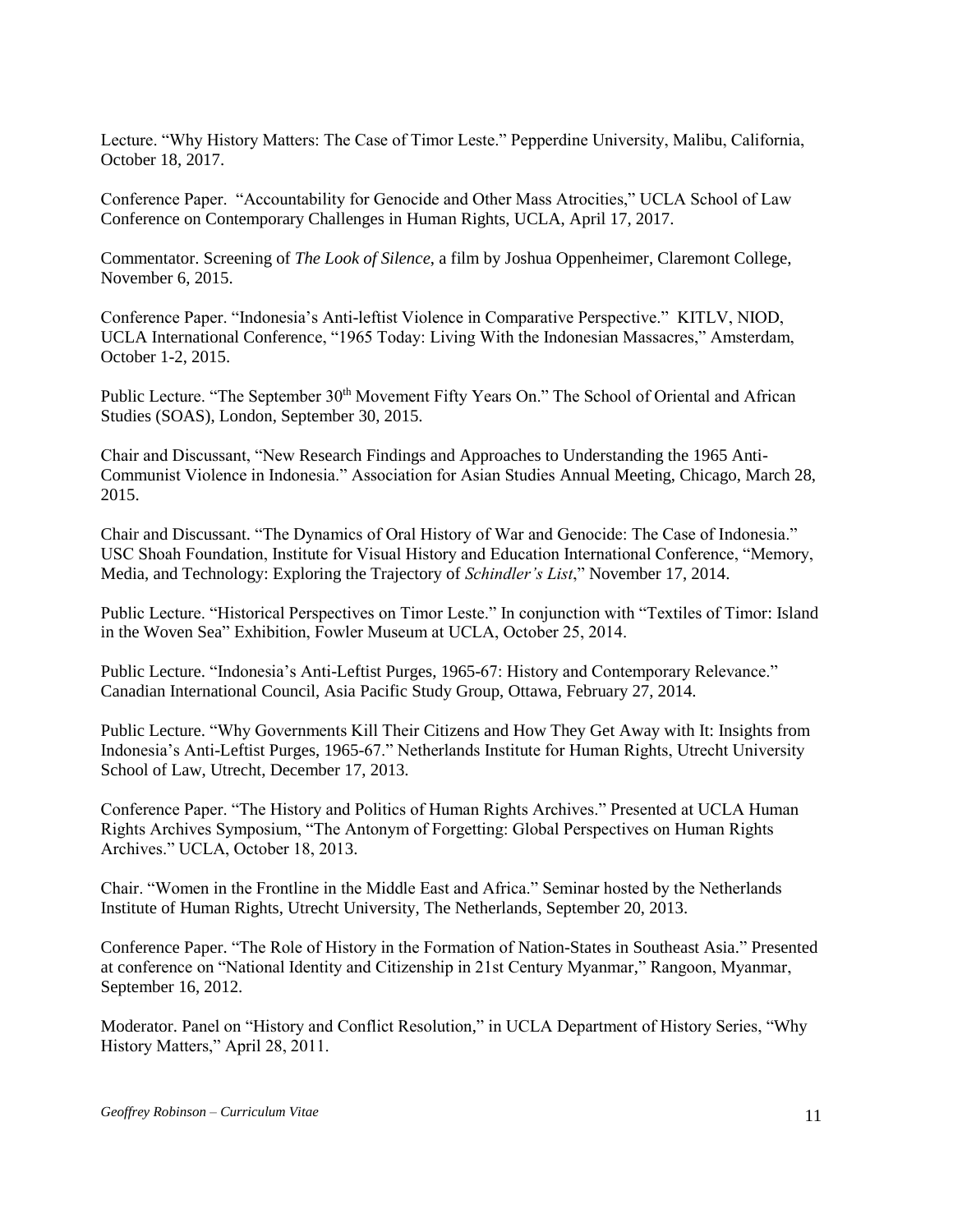Commentator. Screening of *40 Years of Silence: An Indonesian Tragedy*, a film by Robert Lemelson, Bridges Theater, UCLA, April 16, 2011

Conference Paper. "Legacies of Violence: East Timor Ten Years On." Presented at Conference on "Legacies of Violence in Indonesia and East Timor," UCLA, April 15, 2011.

Moderator. Conference on "Legacies of Violence in Indonesia and East Timor," UCLA, April 15-16, 2011.

Conference Paper. "Global Human Rights History from the Ground Up." Presented at the Mellon-Sawyer Seminar on Human Rights, University of Wisconsin-Madison, November 13, 2010.

Commentator. Screening of *Enemies of the People*, a film by Robert Lemkin**,** Bridges Theater, UCLA, October, 2010.

Conference Paper. "Human Rights and 'Asian Values' – Lessons from East Timor." Presented at workshop for K-12 teachers, "Integrating Human Rights into Your Curriculum: Case Studies from Asia," USC US-China Institute, May 1, 2010.

Public Lecture. Panel on "Rising against Oppression," Los Angeles Times Festival of Books, April 24, 2010.

Participant. Roundtable on "Violence and the State," at "Frames of Violence Symposium," University of Minnesota, April 16, 2010.

Conference Paper. "Legacies of Violence in Indonesia and East Timor." Presented at "Roundtable on Democratic Developments in Indonesia," McGill University, Montreal, March 18, 2010.

Public Lecture. "If You Leave Us Here, We Will Die: How Genocide Was Stopped in East Timor." Asia Research Centre, London School of Economics, London, UK, February 25, 2010.

Public Lecture. "If You Leave Us Here, We Will Die: How Genocide Was Stopped in East Timor." Buffett Center for International and Comparative Studies, Northwestern University, February 10, 2010.

Conference Paper. "Independence or Death! Invasion, Violence, and Political Possibility in East Timor." Presented at panel on "The Politics of Violence: Silence and Voice," American Historical Association (AHA) Annual Meeting, January 4, 2009.

Public Lecture. "If You Leave Us Here, We Will Die: Mass Violence and Intervention in East Timor." Human Rights and Crimes against Humanity Colloquium Series, Princeton University, November 12, 2008.

Conference Paper. "Human Rights and 'Asian Values' – Lessons from East Timor." Presented at workshop for K-12 teachers, "Integrating Human Rights into the Curriculum: Case Studies from Asia," USC US-China Institute, May 3, 2008.

Public Lecture. "If You Leave Us Here, We Will Die: Mass Violence and Intervention in East Timor." University of California Riverside, March 14, 2008.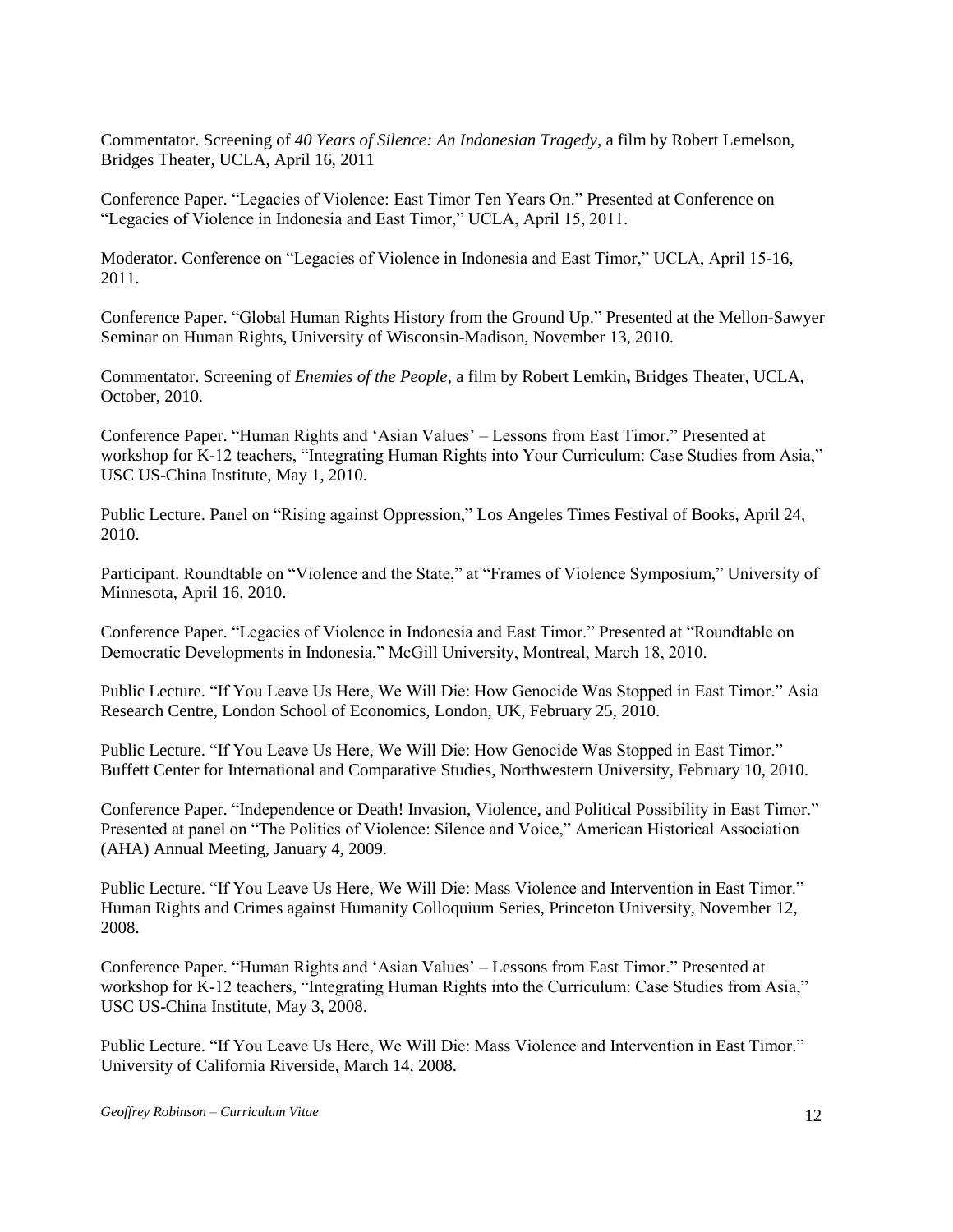Public Lecture. "If You Leave Us Here, We Will Die: A History of Mass Violence and Intervention in East Timor." Dr. David Chu Chair in Asia-Pacific Studies Lecture, University of Toronto, January 24, 2008.

Conference Paper. "Teaching About Human Rights." Presented at "Fifth Annual Symposium on Asia in the Curriculum." UCLA, October 13, 2006.

Discussant. "The Production – and Corruption? – of Knowledge on Southeast Asia." Association for Asian Studies (AAS) Annual Meeting, San Francisco, April 2006.

Public Lecture. "The Muslim Presence in Southeast Asia." UCLA Friends of History, Los Angeles, May 18, 2005.

Introductory Remarks. Samantha Power Lecture, "Dying in Darfur: The Genocide Intervention Fund and Student Activism." UCLA, April 21, 2005.

Speaker on Keynote Panel. "Implications of the Tsunami Disaster in the Aceh Region on Indonesian Children and Families" at Conference on "Four Dimensions of Childhood," UCLA, February 11, 2005.

Public Lecture. "Aceh Before the Wave," Global Consciousness Week, UCLA, February 7, 2005.

Public Lecture. "The Tsunami in Historical Context," Asia Institute Symposium on the Tsunami. UCLA, January 13, 2005.

Public Lecture. "Crimes against Humanity in East Timor: Can There Be Reconciliation Without Justice?" UCLA Center for Southeast Asian Studies Colloquium Series, May 24, 2004.

Guest Lecture. "Human Rights and Humanitarian Intervention: Reflections from the Field." International Development Studies course, "Human Rights and Development," UCLA, May 14, 2004.

Participant. Meeting on "Indonesia in Transition: Dynamics and Trends," organized by the Social Sciences Research Council, Conflict Prevention and Peace Forum, New York, May 6, 2004.

Guest Lecture. "Cultural Relativism." International Development Studies course, "Human Rights and Development," UCLA, April 15, 2004.

Conference Paper. "Human Rights and International Justice: The Case of East Timor." UCLA workshop for K-12 teachers, "Integrating Human Rights into the Curriculum: Case Studies from Asia," Asia Institute, UCLA, February 7-8, 2004.

Conference Paper. "Defining Human Rights." UCLA workshop for K-12 teachers, "Integrating Human Rights into the Curriculum: Case Studies from Asia," Asia Institute, UCLA, February 7-8, 2004.

Conference Paper. "The Dynamics of Violence in East Timor, 1999." Workshop on "Origins and Patterns of Political Violence in Civil Wars," Santa Fe Institute, Santa Fe, New Mexico, January 16-18, 2004.

Public Lecture (in Indonesian). "Pengadilan Internasional Untuk Kejahatan Terhadap Kemanusiaan di Timor Lorosae," [International Criminal Tribunal for Crimes against Humanity in East Timor.] Dili University, East Timor, November 26, 2003.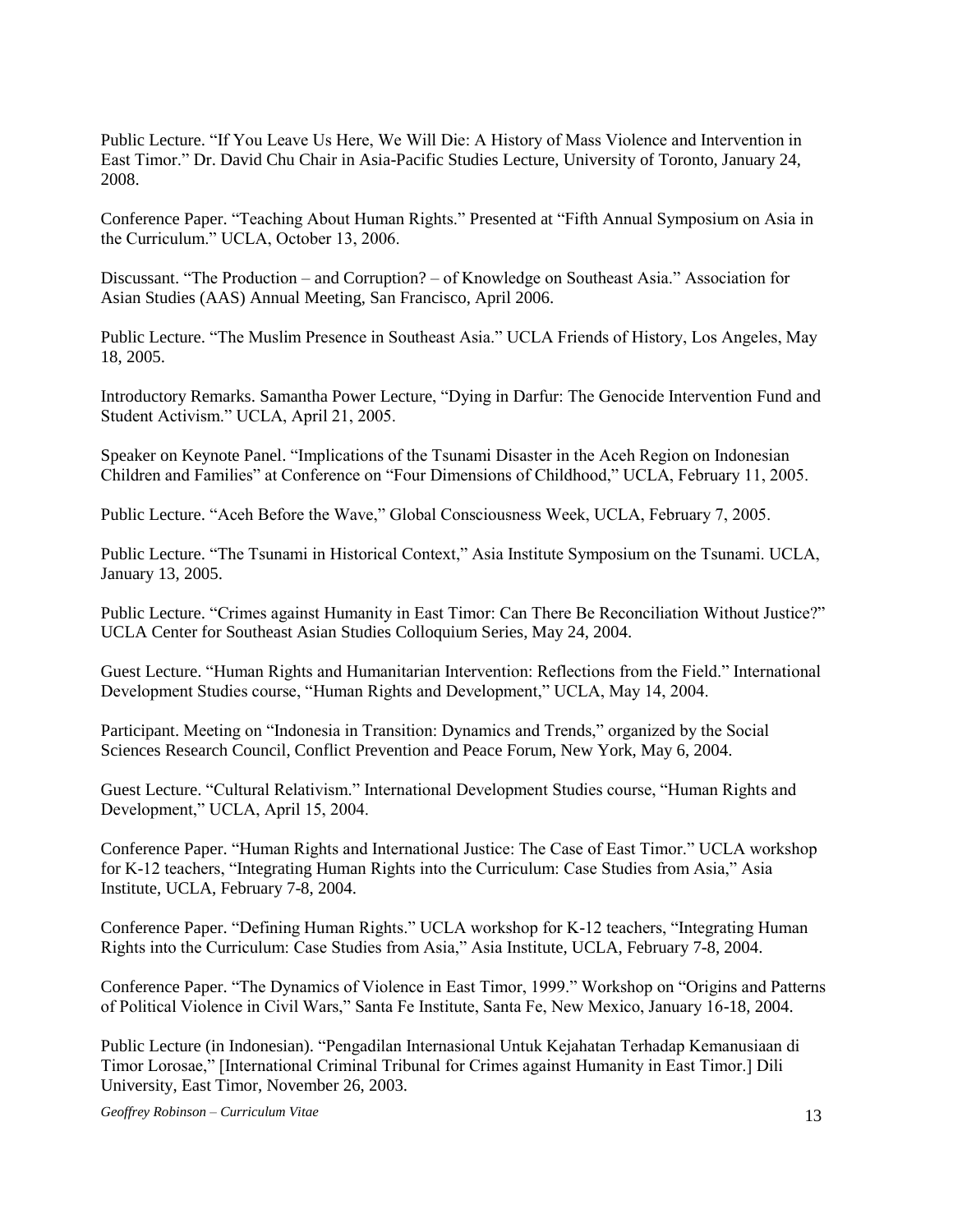Conference Paper. "State Terror in East Timor: History, Logic and Responsibility." Presented at conference on "State Terrorism and Crimes against Humanity in Contemporary Society." University of British Columbia, Vancouver, Canada, May 3-4, 2002.

Keynote Lecture. "Violence in East Timor: Problems of Responsibility and Justice." Conference on "East Timor in Transition," Northern Illinois University, April 12-13, 2002.

Conference Paper. "Militias and Political Violence: An Indonesian Tradition?" Presented at conference on "Indonesia: The Common Ground," UCLA, November 10, 2001.

Public Lecture. "Peoples War: Militias, Mobs and Mafias in the Making (and Un-Making?) of Modern Indonesia." Graduate Colloquium Speakers Series, Northern Illinois University, October 26, 2001.

Public Lecture. "Legacies of Violence: Problems of Responsibility, Truth and Justice in East Timor." Graduate Colloquium Speakers Series, Northern Illinois University, October 25, 2001.

Moderator. Open Forum on "September 11<sup>th</sup> in Historical Perspective." University of California Los Angeles, October 8, 2001.

Conference Paper. "Peoples War: Militias in Indonesia and East Timor." Presented at conference of the European Association of Southeast Asian Studies (Euroseas), London, UK, September 8, 2001.

Public Lecture. "The United Nations in East Timor." The Optimist Club. Los Angeles, August 21, 2001.

Guest Lecture. "Culture as Evil: The Case of Indonesia and East Timor." For course on "Culture: An Introduction," Department of Anthropology, UCLA, May 23, 2001.

Discussant. Panel on "Memory in Transition." Conference on "History and Memory in Contemporary Indonesia," UCLA, April 6-7, 2001.

Guest Lecture. "Human Rights: History and Practice." Honors Seminar on "Women's Rights and Human Rights," Department of History, UCLA, March 9, 2001.

Public Lecture. "Ten Days in September: A First-Hand Account of East Timor's Bloody Transition to Independence." Center for Southeast Asian Studies Friday Forum Series, University of Wisconsin, Madison, March 2, 2001.

Conference Paper. "Patterns of Responsibility for Mass Violence in East Timor: An Assessment of the Evidence." Presented at conference on "Mass Political Violence in Southeast Asia: Causes, Consequences, Representations," UC Berkeley, February 16-17, 2001.

Conference Paper. "The Fruitless Search for a Smoking Gun: Tracing the Origins of Violence in East Timor." Prepared for International Workshop on "Violence in Indonesia: Its Historical Roots and Its Contemporary Manifestations," University of Leiden, The Netherlands, December 13-15, 2000.

Conference Paper. "The Roots of Violence and Resistance in Aceh." Symposium on "Aceh, National Identity, and Democracy," at the New School University, New York, October 25, 2000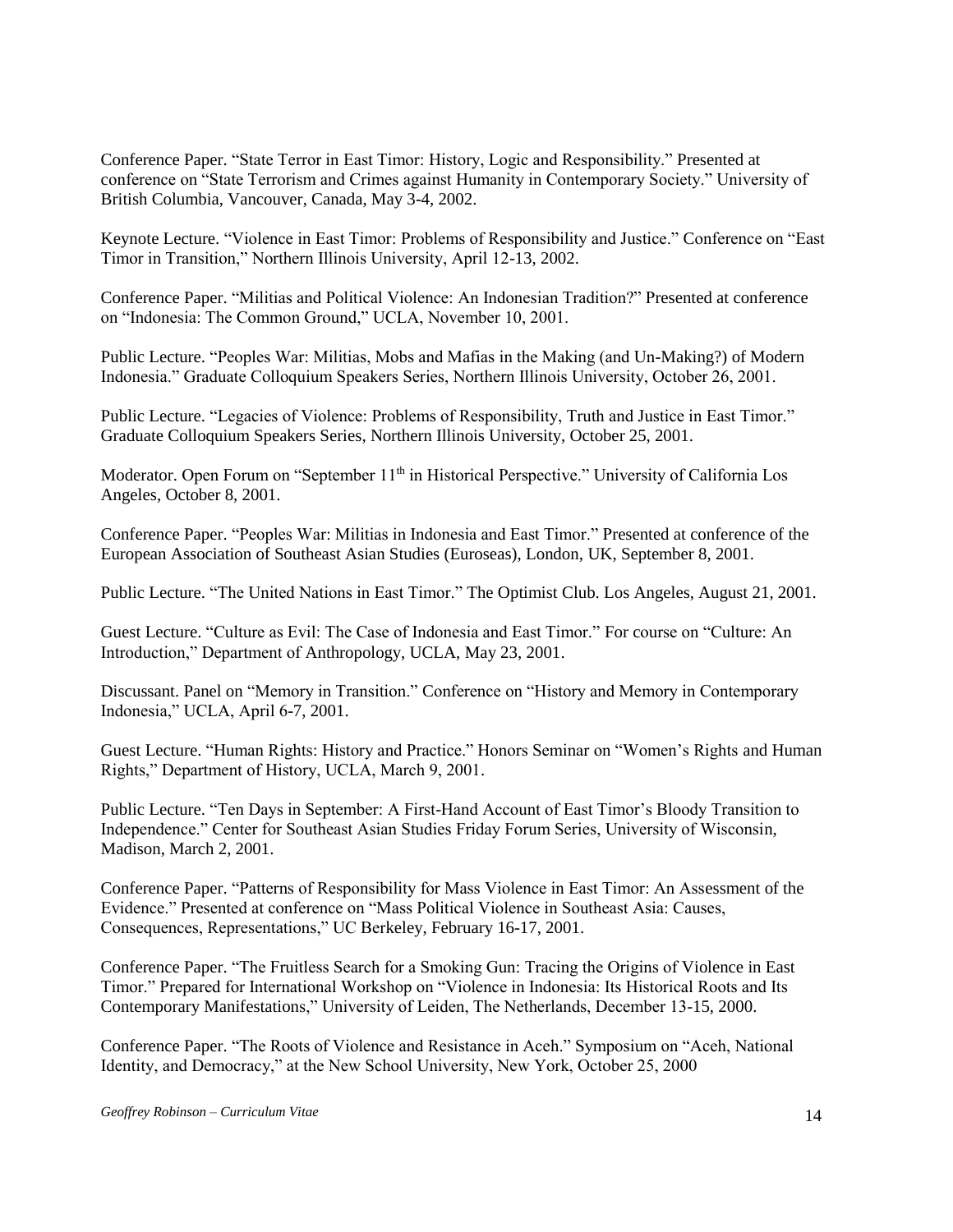Commencement Address. "All Progress Depends on the Unreasonable Man." Commencement Ceremony for International Development Studies Program, UCLA, June 17, 2000.

Guest Lecture. "Is Political Violence a Cultural Problem? The Evidence from East Timor." Course on "Introduction to the Peoples and Cultures of Indonesia," Department of Anthropology, UCLA, June 1, 2000.

Public Lecture. "Ten Days in September: A First-Hand Account of East Timor's Bloody Transition to Independence." UCLA History Bruins, April 28, 2000

Conference Paper. "Human Rights in a Changing World: Lessons from East Timor." Presented at conference on "Asian Human Rights: Critical Issues," University of Colorado at Boulder, April 7-8, 2000.

Discussant. Panel on "Death Squads in Global Perspective: Murder with Deniability." International Studies Association (ISA) annual convention, Los Angeles, March 14-18, 2000.

Chair and Discussant. Panel on "Guiding Transitions: Daniel Lev's Influence on Southeast Asian Studies." Association for Asian Studies (AAS) annual meeting, San Diego, March 9-12, 2000.

Conference Paper. "The Independence Vote and its Aftermath in East Timor." Presented at Association for Asian Studies (AAS) annual meeting, San Diego, March 9-12, 2000.

Guest Lecture. "The Indonesian Army in Historical Perspective." Course on "War, Political Violence, and Development in the Third World," UCLA, February 24, 2000.

Public Lecture. "What Happened in East Timor? An Eyewitness Report." The Workmen's Circle, Los Angeles, February 11, 2000.

Public Lecture. "The UN's Role in East Timor." UCLA Center for Southeast Asian Studies Lecture Series, Los Angeles, October 7, 1999.

Public Lecture. "Subversion: A User's Guide to US Foreign Policy in Indonesia." Friends of History Series, Los Angeles, May 19, 1999.

Conference Paper. "So Hard to Say Goodbye: The History and Future of Civil-Military Relations in Indonesia." Presented at Second Research Protocol Meeting of project on "The Soldier and the State in Asia," Bangkok, Thailand, April 13-17, 1999.

Public Lecture. "Vigilantes in the Philippines: An American Legacy?" For "Evidence and Encounter: Films and Lectures on the Philippines and the United States, 1898-1998," UCLA Fowler Museum of Cultural History, Los Angeles, December 3, 1998.

Conference Paper. "The Indonesian Military in Historical Perspective." Presented at First Research Protocol Meeting of project on "The Soldier and the State in Asia," East-West Center, University of Hawaii, October 26-30, 1998.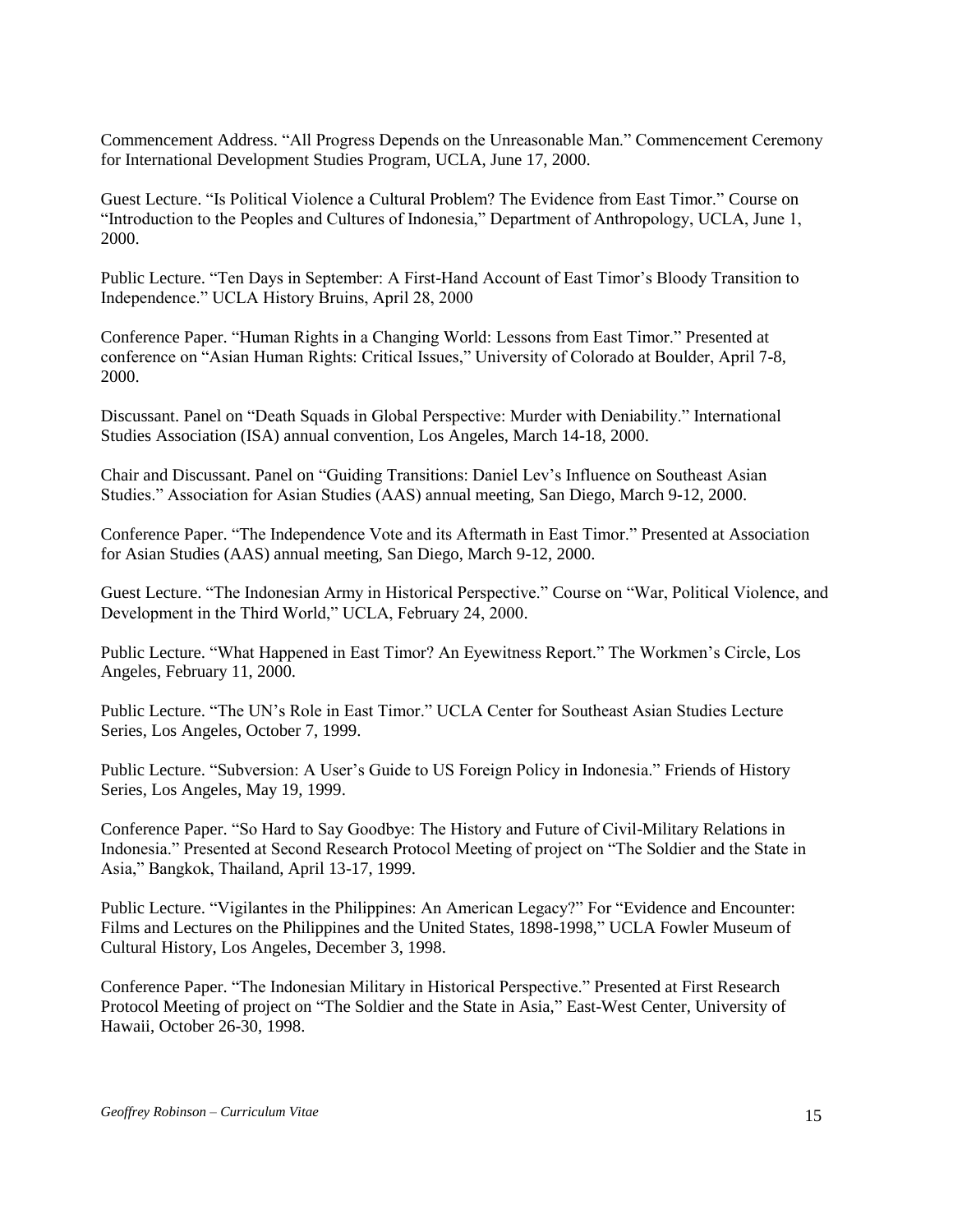Conference Paper. "Historical Patterns of Ethnic Warfare and Conflict in Indonesia and East Timor." Presented at conference on "Ethno-Political Warfare: Causes and Consequences," University of Ulster, Derry, Northern Ireland, July 2, 1998.

Public Lecture. "Torture and Opposition in Indonesia: a Historical Overview." On the occasion of the visit to UCLA of Indonesian pro-democracy activist and torture victim, Mr. Pius Lustrilanang, May 21, 1998.

Moderator. Roundtable discussion on "Southeast Asia in Crisis: Political Violence and Human Rights," at Conference on "Labor Rights and Labor Organizing in the Pacific Rim." University of California, Los Angeles, May 23, 1998.

Public Lecture. "Indonesia After Suharto: Lessons From 1965." University of California Berkeley, Southeast Asia Center, Distinguished Lecturer Series, April 17, 1998.

Moderator. Roundtable discussion, "Conversations with Vietnamese Film-makers," University of California, Los Angeles, March 9, 1998.

Public Lecture (in Indonesian). "Era Kehancuran Orde Baru." Indonesian Democracy Institute, Loma Linda California, February 28, 1998.

Keynote Speaker. Public debate on "The Social and Political Crisis in Indonesia: Prospects for Democracy and Self-Determination in East Timor." Faculty of Psychology, University of Lisbon, January 31, 1998.

Public Lecture. "East Timor: Opportunities and Dangers in a Time of Change." University of Porto, Symposium on "Rethinking East Timor in 1998." Lisbon, Portugal, January 29, 1998.

Conference Paper. "Learning the Art of Dying: The Origins and Limits of Non-Violence in Burma and East Timor." Presented at Symposium on "Non-violence in Asia." Stockholm University, December 15, 1997.

Conference Paper. "Indonesia's Cold War Elections." Presented at the 49<sup>th</sup> Annual Meeting of the Association for Asian Studies, Chicago, March 13-16, 1997.

Conference Paper. "Political Violence and Political Change in Indonesia." Paper presented at the 49<sup>th</sup> Annual Meeting of the Association for Asian Studies (AAS), Chicago, 13-16 March 1997.

Conference Paper. "The Myth of Asian Values." Presented at the Symposium on Human Rights and Democratic Development: The Case of Indonesia and East Timor, Vancouver, March 6-8, 1997.

Introductory Remarks. "East Timor and the United States." On the occasion of the visit to UCLA of the Nobel Peace Prize Laureate, Mr. Jose Ramos Horta, March 5, 1997.

Conference Paper. "East Timor After Suharto: Lessons from the 1965 Coup." Presented at the Conference on East Timor: Its Future in the Asia Pacific, Sydney, Australia, June 21-24, 1996.

Public Lecture. "Business and Politics in Southeast Asia." Department of Business Studies, Uppsala University, Uppsala, Sweden, April 26, 1996.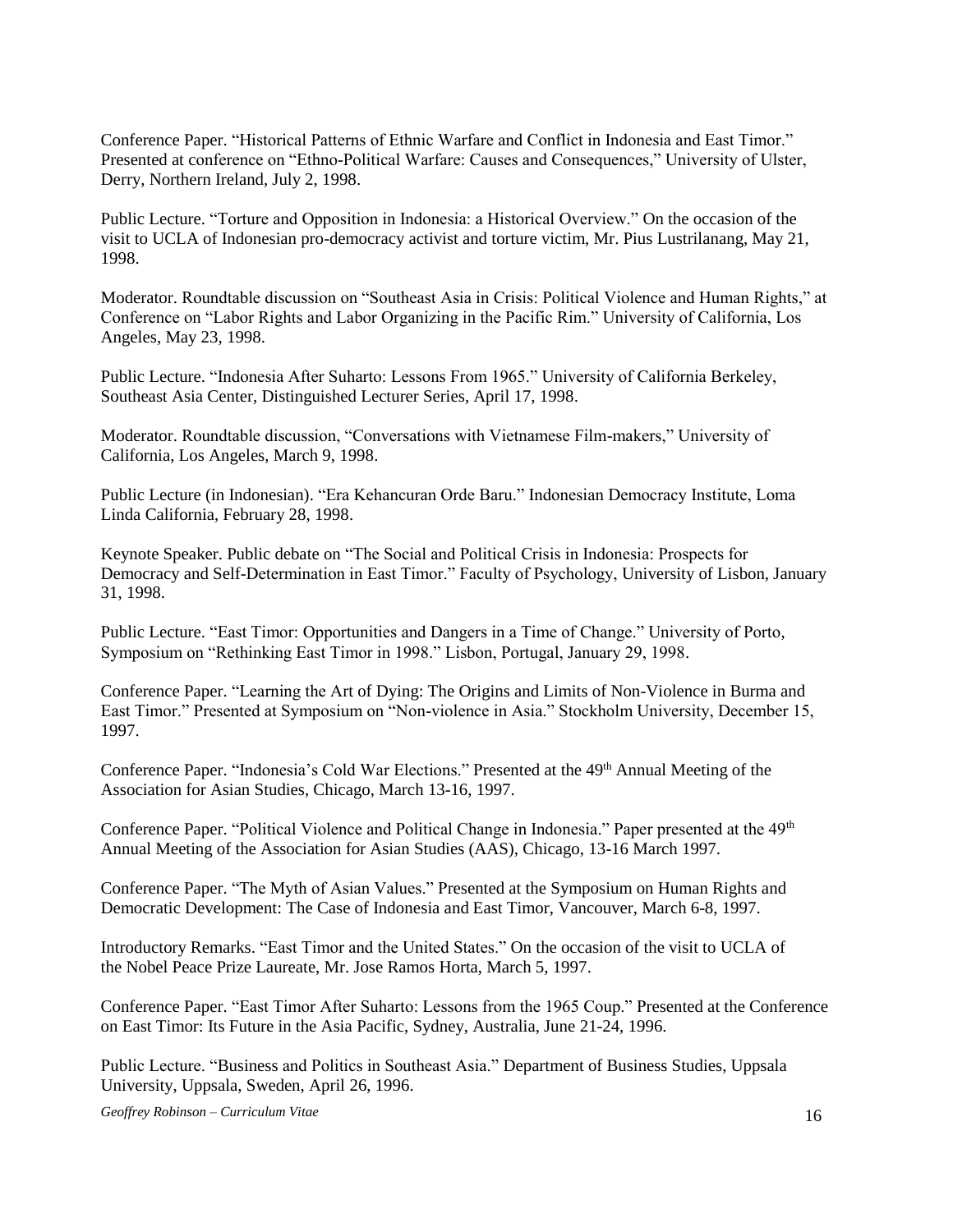Public Lecture. "Human Rights in Southeast Asia: Rhetoric and Reality." Nordic Institute for Asian Studies (NIAS), Copenhagen, Denmark, 19 March 1996.

Public Lecture. "Political Violence in 20<sup>th</sup> Century Bali." University of California Los Angeles (UCLA), Department of History, January 12, 1996.

Public Lecture. "Human Rights in Indonesia: 30 Years of Repressive Rule." Public Lecture in University of British Columbia Lecture Series on "The International Scene," Hotel Georgia, Vancouver, November 2, 1995.

Public Lecture. "The Dark Side of Paradise: Political Violence in Bali." Asian Studies Seminar Series, University of British Columbia, Vancouver, 27 September 1995.

Conference Paper. "Asian Values and Human Rights: The Case of Indonesia." Presented at Conference on "Asian Perspectives on Human Rights" at Center Georges Pompidou, Paris, November 25, 1994.

Conference Paper. "Some Thoughts on Political Violence in Indonesia and East Timor." Presented at the Annual Meeting of the Association of Asian Studies, Los Angeles, March 1993.

Public Lecture. "The November 1991 Massacre in East Timor." Department of Southeast Asian Studies, University of California at Berkeley, January 1992.

Conference Paper. "Civil War in Bali: Local States and the Character of Political Conflict in Indonesia." Presented at the Annual Meeting of the Association of Asian Studies, San Francisco, March 1988.

Public Lecture. "The Revolution in Bali and the Origins of Political Conflict, 1945-1949." Presented in the Lecture Series of the KITLV Working Group for the History of European Expansion, at University of Leiden, Netherlands, May 1987.

Public Lecture. "Some Arguments Concerning U.S. Influence and Complicity in the Indonesian Coup of October 1, 1965." Presented to Seminar on U.S. Covert Intervention in Asia, Cornell University, 1983.

### **EXPERT TESTIMONY**

Expert Testimony. "Mandatory Minimum Sentences." Question submitted to and debated in the Senate of Canada, Ottawa, April 1, 2014.

Expert Testimony. "Massacres in East Timor, 1975-1999." Presented to the Public Hearing on Massacres of the East Timor Commission on Return, Truth and Reconciliation (CAVR), Dili, East Timor, November 21, 2003.

Expert Testimony. "Statement in Support of Sri Yenni Lai's Application for Asylum." U.S. Department of Justice, Immigration Court, Case #79-562-032/033, hearing date March 11, 2002.

Expert Testimony. Indonesian history and politics, for political asylum case, U.S. Department of Justice, Judge Walsh, Los Angeles, CA, June 14, 2001.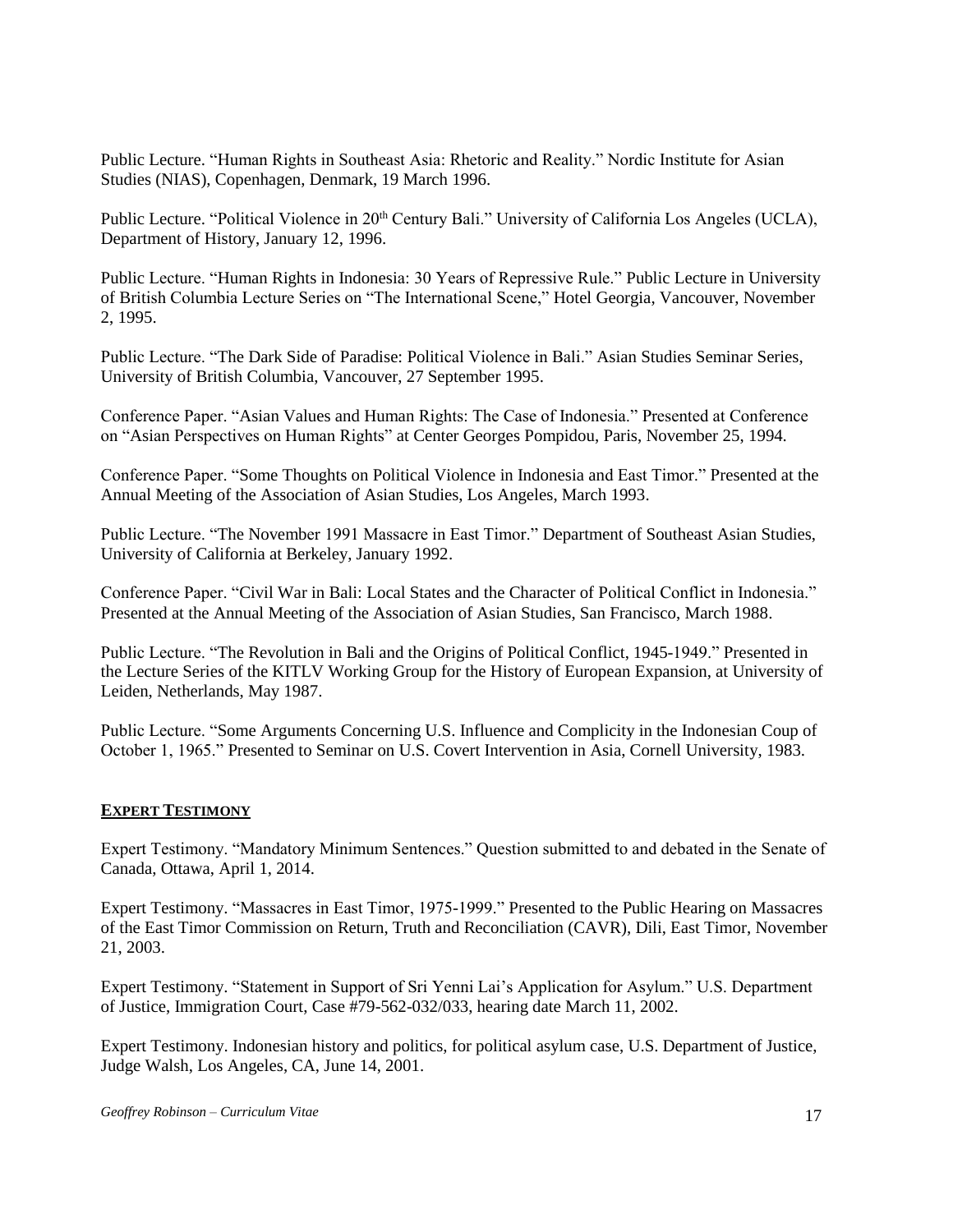Expert Testimony. "The Military and Political Change in Indonesia." For US Department of Defense and the Woodrow Wilson Center, as part of the project on "The Soldier and the State in Asia," Washington, DC, February 2-3, 2000.

Expert Testimony. "Human Rights in Indonesia and East Timor." U.S. Senate Foreign Relations Committee Hearings on United States Relations with Indonesia, February 27, 1992.

Expert Testimony. UN Special Committee on Decolonization, on behalf of Amnesty International, concerning human rights in East Timor, 1989, 1990, and 1991.

## **FILM AND MEDIA INTERVIEWS**

Radio Interview. "Talking History" on News Talk Radio, Dublin, Ireland. September 23, 2018. <https://www.newstalk.com/Best-of-September-Books--Part-2>

Podcast interview. "New Books Network," (New Books in History, New Books in Genocide Studies, New Books in Southeast Asian Studies) May 25, 2018 (1 hour, 20 min). [http://newbooksnetwork.com/geoffrey-robinson-the-killing-season-a-history-of-the-indonesian-massacres-](http://newbooksnetwork.com/geoffrey-robinson-the-killing-season-a-history-of-the-indonesian-massacres-1965-1966-princeton-up-2018/)[1965-1966-princeton-up-2018/](http://newbooksnetwork.com/geoffrey-robinson-the-killing-season-a-history-of-the-indonesian-massacres-1965-1966-princeton-up-2018/)

Media Feature. "Disrupting the Conspiracy of Silence on Indonesia's Mass Killings." UCLA International Institute, May 23, 2018. <http://www.international.ucla.edu/cseas/article/192654>

Media Feature. "Rohingya Crisis – Genocide in Real Time Demands a Response." UCLA International Institute, May 17, 2018. <http://www.international.ucla.edu/cseas/article/192419>

Podcast interview. Centre for International Policy Studies, University of Ottawa, March 29, 2018. (50 min.) <http://www.cips-cepi.ca/podcast/the-killing-season-a-history-of-the-indonesian-massacres/>

Radio interview. "Late Night Live," *Australian Broadcasting Corporation*, March 7, 2018 (c. 20 min.). <http://www.abc.net.au/radionational/programs/latenightlive/the-killing-season/9517042>

Documentary Film Interview. "What History Can Teach Us About Mass Killings." Mini-doc series, *Retro Report.* December 10, 2017. <https://www.retroreport.org/video/mini-doc/what-history-can-teach-us-about-mass-killings-1/>

Media Interview. Clyde Haberman, "From 200 Years Ago, a Lesson about Mass Killings." *New York Times*, December 10, 2017. <https://www.nytimes.com/2017/12/10/us/retro-killers.html>

Media Interview. "Waarheidscommissie Indie is Nodig." *NRC Weekend*, October 10, 2015. <http://www.nrc.nl/handelsblad/2015/10/10/waarheidscommissie-indie-is-nodig-1543191>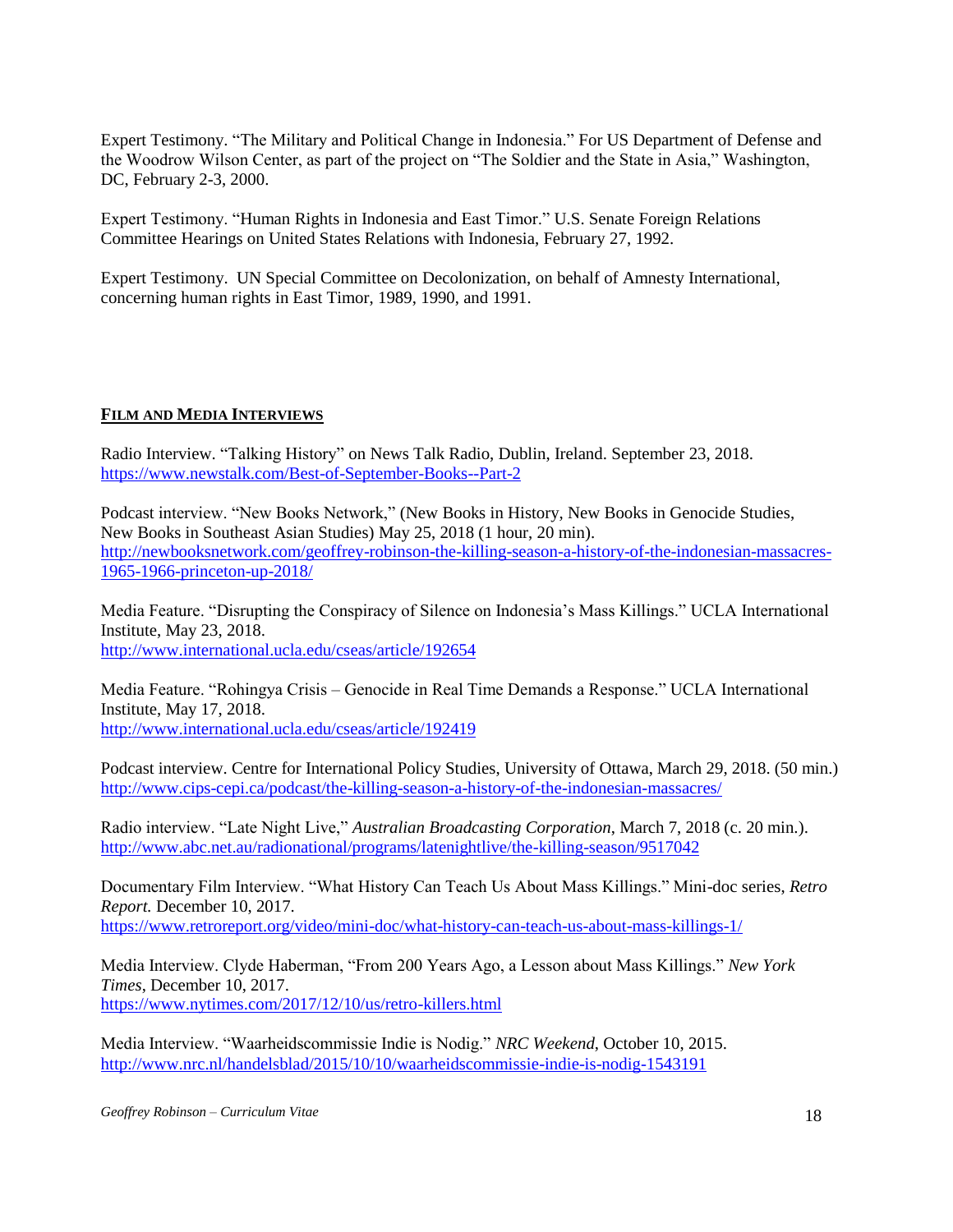Media Interview. "US Urged to Help Indonesia Probe Anti-Communist Purge." *Voice of America*, October 2, 2015.

[http://m.voanews.com/a/us-urged-to-help-indonesia-probe-anti-communist-purge-50-years](http://m.voanews.com/a/us-urged-to-help-indonesia-probe-anti-communist-purge-50-years-on/2988504.html)[on/2988504.html](http://m.voanews.com/a/us-urged-to-help-indonesia-probe-anti-communist-purge-50-years-on/2988504.html)

Media Interview. "Bloedbaden Op Bali." *Vrij Nederland*, November 13, 2013. <http://www.vn.nl/bloedbaden-op-bali-2/>

Media interview. "Film series builds human rights community at UCLA." *UCLA Today*, February 7, 2013. <http://today.ucla.edu/portal/ut/film-series-builds-human-rights-243331.aspx>

Documentary film interview. *Dance in the Diaspora.* A film by Shweta Saraswat. Los Angeles: University of Southern California, 2013 (20 min.). <http://impact.uscannenberg.org/segments/2013/03/khmer-dance>

Media interview. "Veil of Silence Lifted in Indonesia." *New York Times*, January 18, 2012. http://www.nytimes.com/2012/01/19/world/asia/veil-of-silence-lifted-in-indonesia.html? $r=0$ 

Documentary film interview. *Alias Ruby Blade.* A film by Alex Meillier. New York: *Ager Meillier Films*, November 2012 (c. 60 min.). <http://www.aliasrubyblade.com/>

Radio Interview. **"**In Perspective: Obama's Historic Trip to Myanmar Raises Questions about Human Rights and U.S. Foreign Policy,**"** *UCLA Bruin Radio*. November 30, 2012. [http://dailybruin.com/2012/11/30/52464-myanmar\\_story2\\_1/](http://dailybruin.com/2012/11/30/52464-myanmar_story2_1/)

Media interview. "Lessons from East Timor for South Sudan," *Time*, July 8, 2011. [http://globalspin.blogs.time.com/2011/07/08/lessons-from-east-timor-for-south-sudan-three-things-nation-193](http://globalspin.blogs.time.com/2011/07/08/lessons-from-east-timor-for-south-sudan-three-things-nation-193-can-learn-from-191/) [can-learn-from-191/](http://globalspin.blogs.time.com/2011/07/08/lessons-from-east-timor-for-south-sudan-three-things-nation-193-can-learn-from-191/)

Radio interview. *Radio Dr. Gluss*, April 30, 2010. <http://drgluss.podhoster.com/index.php?pid=17948>

Television broadcast. LA Times Festival of Books Panel "Rising Against Oppression." Broadcast on *Books TV C-SPAN2,* April 24, 2010 (c. 60 min.). <http://www.c-spanvideo.org/program/293144-4>

Video interview. *UCLA Spotlight*, posted April 12, 2010 (c. 4 min.). <http://www.spotlight.ucla.edu/faculty/geoff-robinson-book/>

Media interview*. UCLA Today*, April 12, 2010. <http://www.today.ucla.edu/portal/ut/heaadline-156838.aspx>

Radio interview. "Kresta in the Afternoon," *Ave Maria Radio*, April 6, 2010 (c. 30 min.). <http://www.ustream.tv/recorded/6006754>

Radio interview. "Late Night Live," *Australian Broadcasting Corporation*, February 18, 2010 (c. 60 min.). <http://www.abc.net.au/rn/latenightlive/stories/2010/2822783.htm>